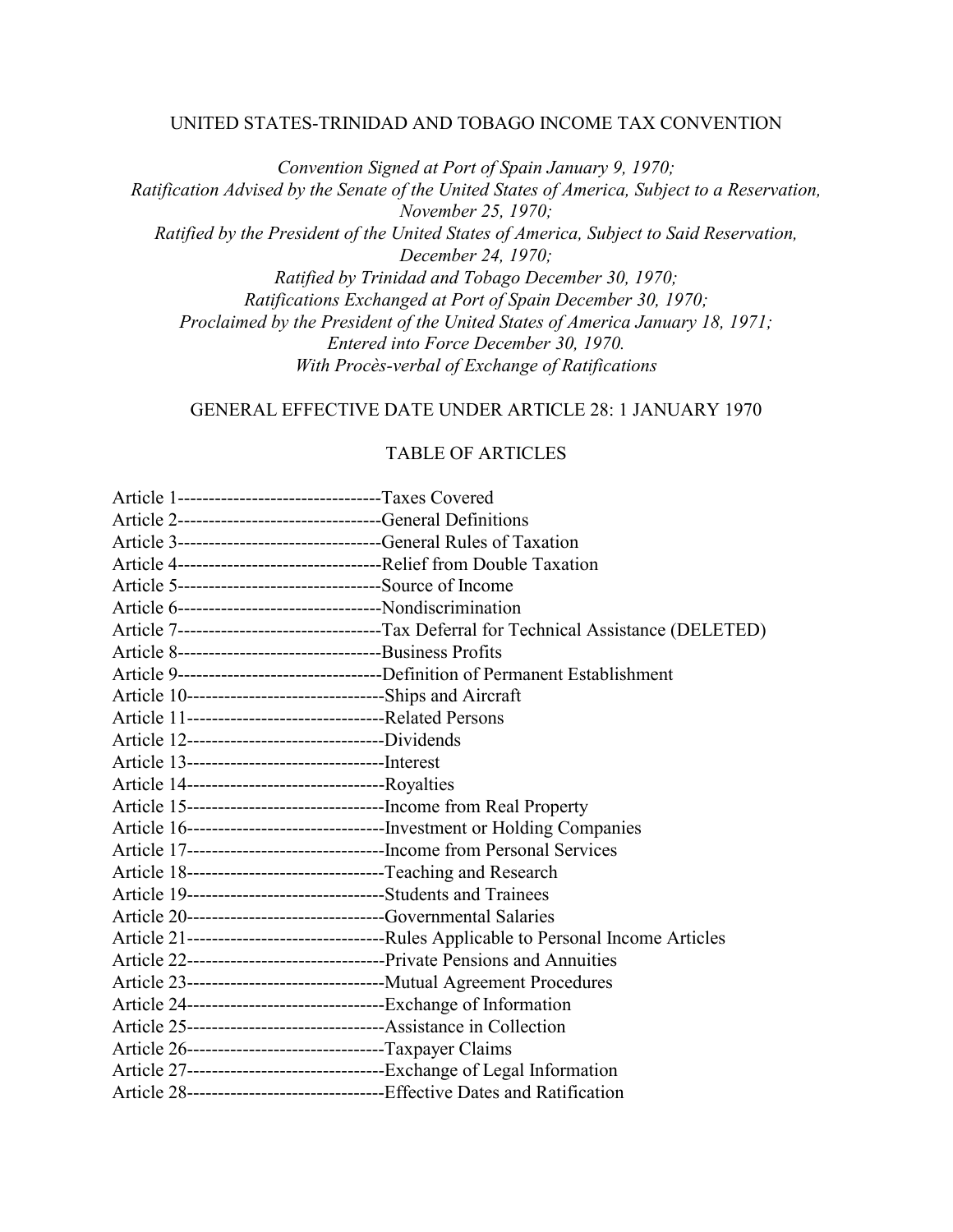<span id="page-1-0"></span>

| Article 29----------------------------------Extension of Convention |  |
|---------------------------------------------------------------------|--|
| Letter of Submittal----------------------of 27 February, 1970       |  |
| Letter of Transmittal--------------------of 5 March, 1970           |  |
| Procès-verbal of                                                    |  |
| Exchange of Ratifications--------------of 30 December, 1970         |  |
|                                                                     |  |

### MESSAGE

## FROM

## THE PRESIDENT OF THE UNITED STATES

### TRANSMITTING

# THE CONVENTION BETWEEN THE UNITED STATES OF AMERICA AND TRINIDAD AND TOBAGO FOR THE AVOIDANCE OF DOUBLE TAXATION, THE PREVENTION OF FISCAL EVASION WITH RESPECT TO TAXES ON INCOME, AND THE ENCOURAGEMENT OF INTERNATIONAL TRADE AND INVESTMENT, SIGNED AT PORT OF SPAIN ON JANUARY 9, 1970

### LETTER OF SUBMITTAL

### DEPARTMENT OF STATE, Washington, February 27, 1970.

The PRESIDENT, *The White House.*

 THE PRESIDENT: I have the honor to submit to you, with a view to its transmission to the Senate for advice and consent to ratification, a convention between the United States of America and Trinidad and Tobago for the avoidance of double taxation, the prevention of fiscal evasion with respect to taxes on income, and the encouragement of international trade and development, signed at Port of Spain on January 9, 1970.

 The convention was formulated as a result of technical discussions between officials of this Government and officials of the Government of Trinidad and Tobago. The Department of State and the Department of the Treasury cooperated in its negotiations. It has the approval of both Departments.

 The income-tax convention of December 22, 1966 with Trinidad and Tobago (S. Exec. F, 90th Cong., 1st sess.; Treaties and Other International Acts Series 6400; 18 UST 3091) ceased to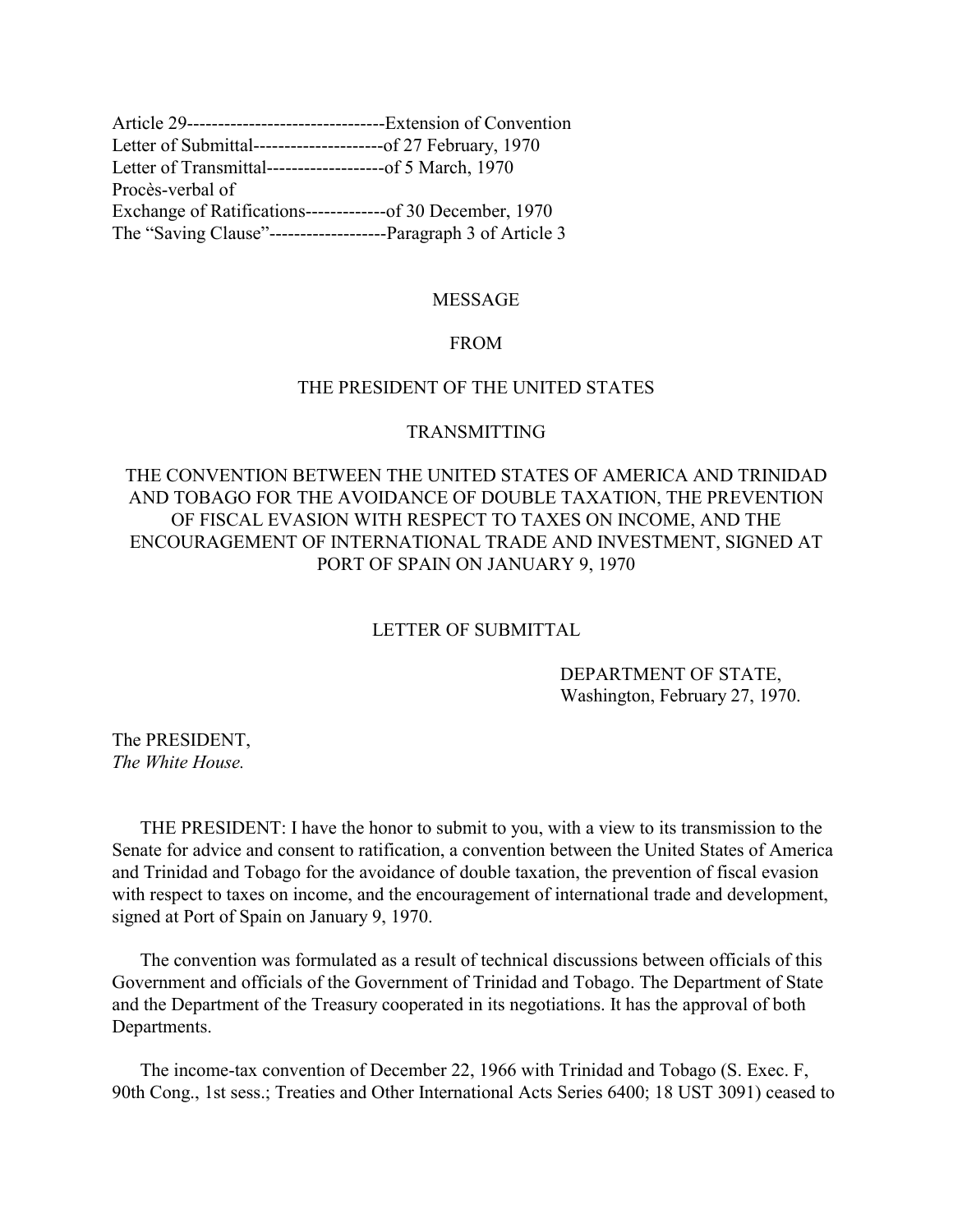be in force at the end of 1969. It was a convention of limited scope, a temporary expedient pending the negotiation of a new comprehensive convention on the subject.

 The new convention with Trinidad and Tobago follows in general the policies reflected in recent tax conventions concluded by the United States, such as those with France and the Netherlands, but departs from them in certain respects so as to reflect the status of Trinidad and Tobago as a developing country. Under the new convention, a reduction in withholding tax rates on investment income is an obligation assumed only by Trinidad and Tobago in order to reduce the aggregate level of taxes on direct investment income in Trinidad and Tobago to a level which approximates United States taxes on such income. The United States would continue to impose its tax at the statutory rate of 30 percent in order not to encourage an outflow of capital from Trinidad and Tobago to the United States. The maximum rates of Trinidad and Tobago withholding under the convention would be 25 percent on portfolio dividends, 10 percent on direct investment dividends, and 15 percent on interest. The withholding rate on royalties would be limited, on a reciprocal basis, to 15 percent. Article 12 relates to dividends. Article 13 relates to interest. Article 14 relates to royalties. Article 15 relates to income from real property, including gains derived from the sale or exchange of such property, and from royalties in respect of the operation of mines, quarries, or other natural resources. Articles 5 (Source of Income) and 16 (investment or holding companies) should be read in conjunction with those provisions.

 A novel feature of the convention is a provision (Article 7) designed to remove a tax barrier to the flow of technology in a case where a resident of one of the countries transfers patents or similar property rights, technical information, and certain ancillary services to a corporation of the other country in return for its stock. Under the treaty, the taxes of both countries on the transaction may be deferred until the stock is disposed of by the company transferring the patents, etc.

 Various provisions of the convention are, in general, similar to provisions in other recent bilateral tax conventions of the United States. Among such provisions are those dealing with taxation of business income, income of business visitors for personal services, income from personal services for teaching or research, certain amounts received by students or trainees, governmental salaries, private pensions and annuities, mutual cooperation and exchange of information, and nondiscrimination.

 Article 1 describes the taxes to which the convention relates: in the case of the United States, the Federal income tax, but not including the personal holding company tax and accumulated earnings tax; in the case of Trinidad and Tobago, the corporation tax and the income tax. For the purposes of Article 6 (Nondiscrimination), the convention applies to taxes of every kind imposed at the national, state, and local levels.

 Article 2 contains general definitions of various terms found in the convention. This is the first income-tax convention signed by the United States to contain geographic definitions of the contracting states which include their respective continental shelves. Article 3 contains general rules of taxation. The credit provisions are set forth in Article 4. Article 9 contains the definition of "permanent establishment". Article 29 sets forth a procedure by which the application of the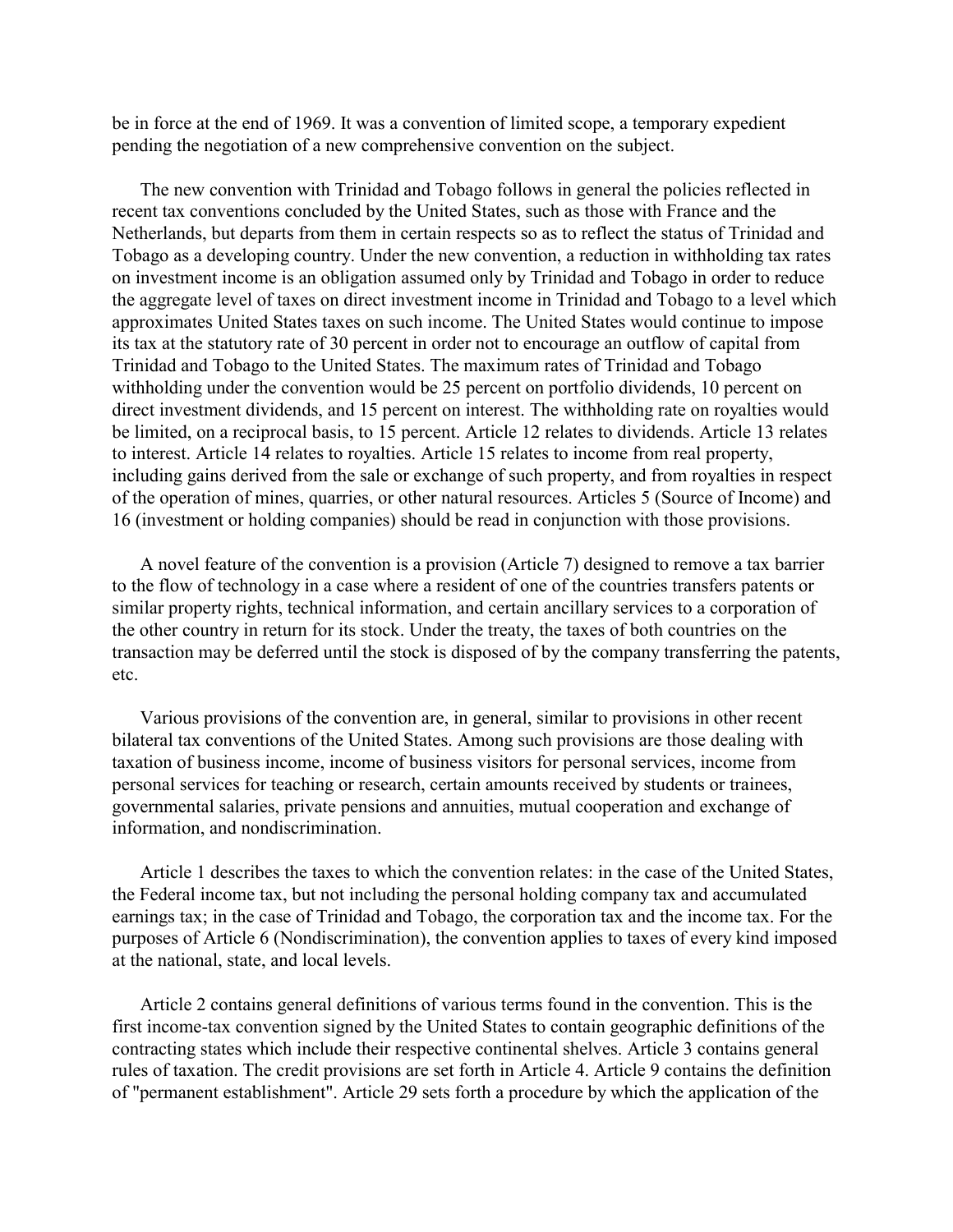<span id="page-3-0"></span>convention may be extended to areas, to which it is not otherwise applicable, "for whose international relations" each party is responsible.

 There is no provision in the convention for an investment credit or similar tax incentive to stimulate United States investment in Trinidad and Tobago. Trinidad and Tobago, while expressing strongly the view that the convention should contain such an incentive, agreed to defer consideration thereof in order to permit early signing of the convention. It has been agreed to continue discussions on this subject with a view to concluding, if possible, a supplementary protocol.

 It is provided in Article 28 that the convention, after the exchange of instruments of ratification, shall have effect for taxable years beginning on or after January 1 of the year in which the exchange takes place, except that provisions regarding tax deferral for technical assistance shall have effect with respect to stock received on or after the date of signature and except that, after signature of the convention, Trinidad and Tobago is to take all steps necessary to give effect to the reduced rates of tax on dividends provided by Article 12 (Dividends) so that such provisions shall be effective from January 1, 1970, to terminate on December 31, 1970 unless the convention has by that date been ratified by both contracting states. The convention is to continue in effect indefinitely, subject to the right of either party, after five years from the date of entry into force, to give notice for termination. In the event of such notice, the convention would cease to be effective for taxable years beginning on or after January 1 following the expiration of a period of six months from the date of notice of termination.

Respectfully submitted,

### WILLIAM P. ROGERS.

## LETTER OF TRANSMITTAL

THE WHITE HOUSE, *Washington, March 5, 1970.*

#### *To the Senate of the United States:*

 With a view to receiving the advice and consent of the Senate to ratification, I transmit herewith the convention between the United States of America and Trinidad and Tobago for the avoidance of double taxation, the prevention of fiscal evasion with respect to taxes on income, and the encouragement of international trade and investment, signed at Port of Spain on January 9, 1970.

 I transmit also, for the information of the Senate, the report of the Secretary of State with respect to the convention.

The convention of December 22, 1966 with Trinidad and Tobago relating to double taxation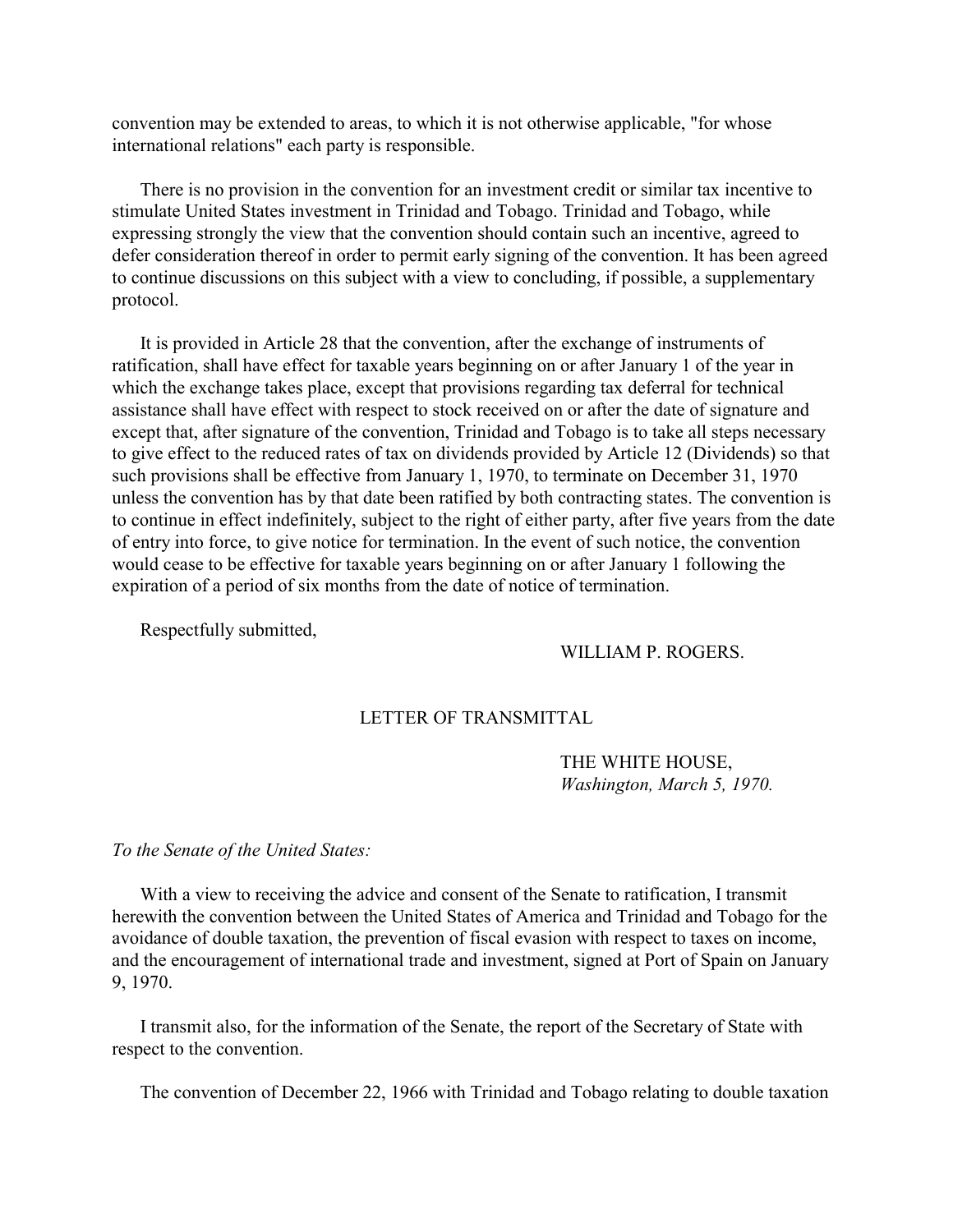of income ceased to be in force at the end of 1969. Whereas the 1966 convention was limited in scope, the new convention is a comprehensive one which, in general, follows the pattern of bilateral income-tax conventions now in force between the United States and a number of other countries. Some of the provisions reflect the special needs of a developing country.

 Among the provisions of special interest are those which relate to the taxation of dividends, interest, royalties, and income from real property and those which relate to exchanges of technical know-how for stock.

 Under the new convention, only Trinidad and Tobago assumes an obligation with respect to reduction in withholding tax rates on investment income in order to eliminate a tax barrier to direct investment. The United States would continue to impose its tax at the statutory rate of 30 percent to avoid encouraging an outflow of capital to the United States from Trinidad and Tobago. The maximum rates of withholding by Trinidad and Tobago would be 25 percent on portfolio dividends, 10 percent on direct investment dividends, and 15 percent on interest. The withholding rate on royalties would be limited, on a reciprocal basis, to 15 percent.

 The treaty contains a novel provision designed to remove a tax barrier to the flow of technology in a case where a resident of one country transfers patents or similar property rights, technical information, and certain ancillary services to a corporation of the other country in return for its stock. Under the treaty, the taxes of the two countries that would otherwise apply to the transaction may be deferred until disposition of the stock.

 This convention is the first to contain a definition of the continental shelf for the purpose of applying the treaty rules to income earned from the exploration or exploitation of natural resources on the continental shelf.

 The new convention does not contain a special United States tax incentive, such as an investment credit, to promote United States capital investment in Trinidad and Tobago. In view of the keen interest of the authorities of that country in such a provision, it has been agreed to continue discussions on the subject.

 The convention has the approval of the Department of State and the Department of the Treasury.

I recommend that the Senate give early and favorable consideration to the convention.

RICHARD NIXON.

Enclosures:

1. Report of the Secretary of State.

2. Tax convention with Trinidad and Tobago signed January 9, 1970.

BY THE PRESIDENT OF THE UNITED STATES OF AMERICA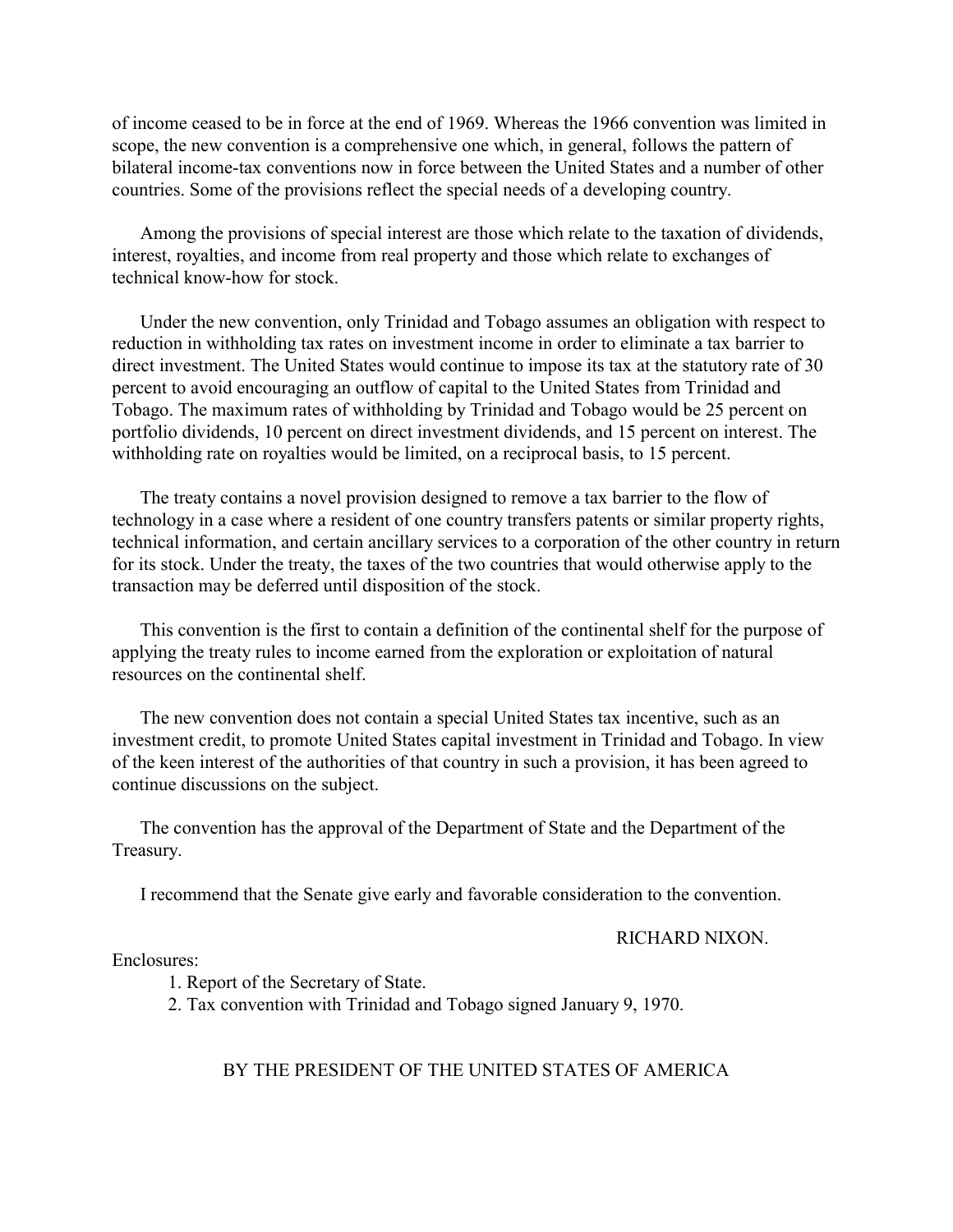## A PROCLAMATION

## <span id="page-5-0"></span>CONSIDERING THAT:

 The convention between the United States of America and Trinidad and Tobago for the avoidance of double taxation, the prevention of fiscal evasion with respect to taxes on income, and the encouragement of international trade and investment was signed at Port of Spain on January 9, 1970, the text of which is as follows:

# CONVENTION BETWEEN THE GOVERNMENT OF THE UNITED STATES OF AMERICA AND THE GOVERNMENT OF TRINIDAD AND TOBAGO FOR THE AVOIDANCE OF DOUBLE TAXATION, THE PREVENTION OF FISCAL EVASION WITH RESPECT TO TAXES ON INCOME, AND THE ENCOURAGEMENT OF INTERNATIONAL TRADE AND INVESTMENT

<span id="page-5-1"></span> The Government of the United States of America and the Government of Trinidad and Tobago, desiring to conclude a convention for the avoidance of double taxation, the prevention of fiscal evasion with respect to taxes on income, and the encouragement of international trade and investment, have agreed upon the following articles.

## ARTICLE 1 Taxes Covered

1. The taxes which are the subject of this Convention are:

(a) In the case of the United States, the Federal income tax imposed by the Internal Revenue Code (but not including the personal holding company tax and accumulated earnings tax) (hereinafter called United States tax);

(b) In the case of Trinidad and Tobago, the corporation tax and the income tax (hereinafter called Trinidad and Tobago tax).

 2. This Convention shall also apply to taxes substantially similar to those covered by paragraph 1 which are subsequently imposed in addition to, or in place of, existing taxes.

 3. For the purpose of Article 6 (Nondiscrimination), this Convention shall apply to taxes of every kind imposed at the National, State, and local level.

## ARTICLE 2 General Definitions

1. In this Convention, unless the context otherwise requires:

 (a) (i) The term "United States" means the United States of America; and (ii) When used in a geographical sense, the term "United States" means the States thereof and the District of Columbia. Such term also includes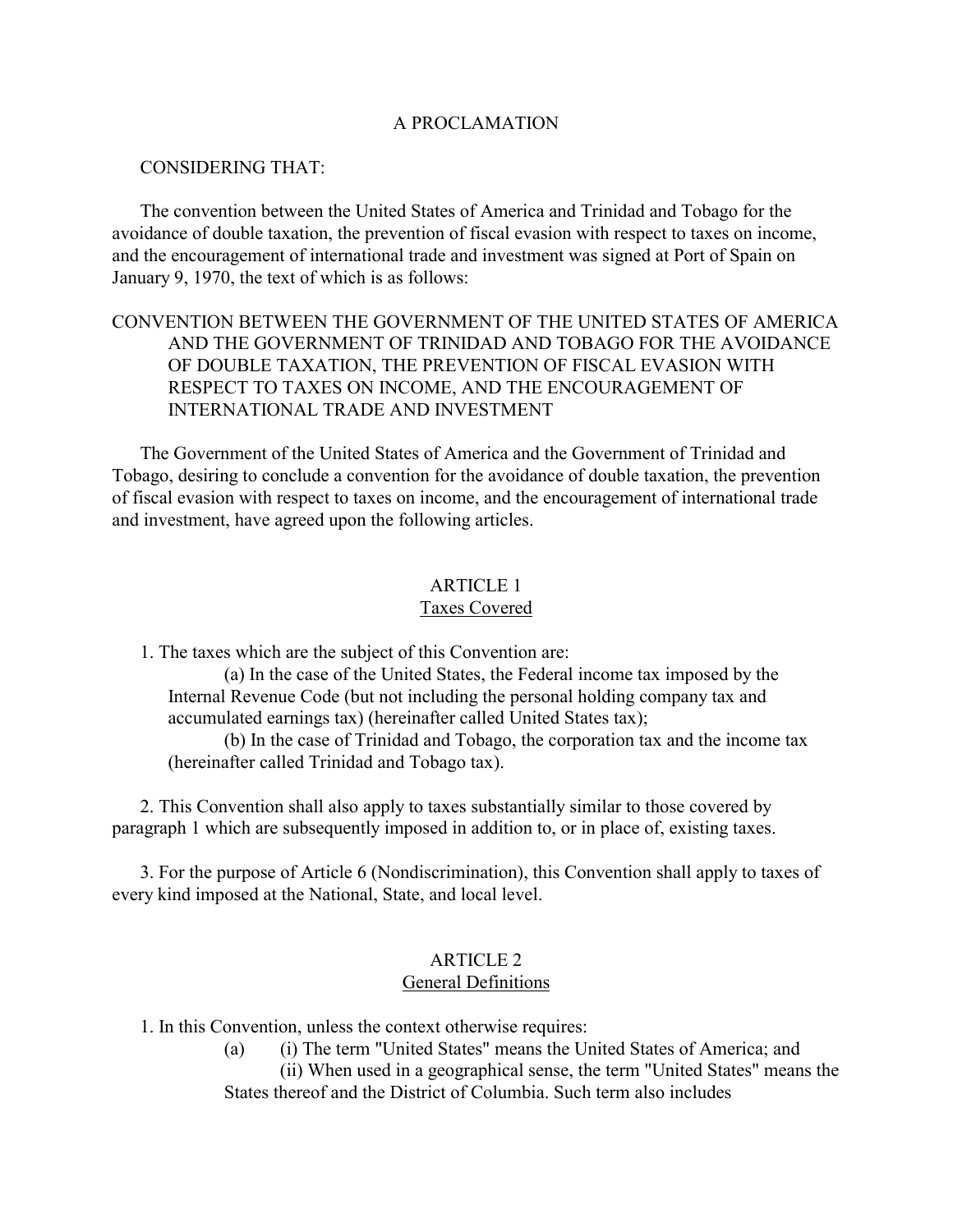(A) the territorial sea thereof and

(B) the seabed and subsoil of the adjacent submarine areas beyond the territorial sea over which the United States exercises sovereign rights, in accordance with international law concerning the continental shelf, for the purpose of exploration and exploitation of the natural resources of such areas, but only to the extent that the person, property, or activity to which this Convention is being applied is connected with such exploration or exploitation.

 (b) (i) The term "Trinidad and Tobago" means the islands of Trinidad and Tobago; and

(ii) When used in a geographical sense, the term "Trinidad and Tobago" includes

(A) the territorial sea thereof and

(B) the seabed and subsoil of the adjacent submarine areas beyond the territorial sea over which Trinidad and Tobago exercises sovereign rights, in accordance with Trinidad and Tobago legislation and international law concerning the continental shelf, for the purpose of exploration and exploitation of the natural resources of such areas, but only to the extent that the person, property, or activity to which this Convention is being applied is connected with such exploration or exploitation.

(c) The terms "one of the Contracting States" and "the other Contracting State" mean the United States or Trinidad and Tobago, as the context requires.

(d) The term "person" comprises an individual, a corporation, and any other body of individuals or persons.

(e) The term "United States corporation" or "corporation of the United States" means a corporation or any entity treated as a corporation for United States tax purposes, which is created or organized under the laws of the United States or any State thereof or the District of Columbia.

(f) The term "Trinidad and Tobago corporation" or "corporation of Trinidad and Tobago" means any company or any entity treated as a company under Trinidad and Tobago tax law, which is resident within Trinidad and Tobago for purposes of Trinidad and Tobago tax.

(g) The term "resident of the United States" means:

(i) A United States corporation; or

(ii) Any person (other than a corporation) resident in the United States for purposes of United States tax, but in the case of a partnership, estate, or trust only to the extent that the income derived by such person is subject to United States tax as the income of a resident.

(h) The term "resident of Trinidad and Tobago" means:

(i) A Trinidad and Tobago corporation; or

(ii) Any person (other than a corporation) resident in Trinidad and Tobago for purposes of Trinidad and Tobago tax, but in the case of a partnership, estate, or trust only to the extent that the income derived by such person is subjected to Trinidad and Tobago tax as the income of a resident.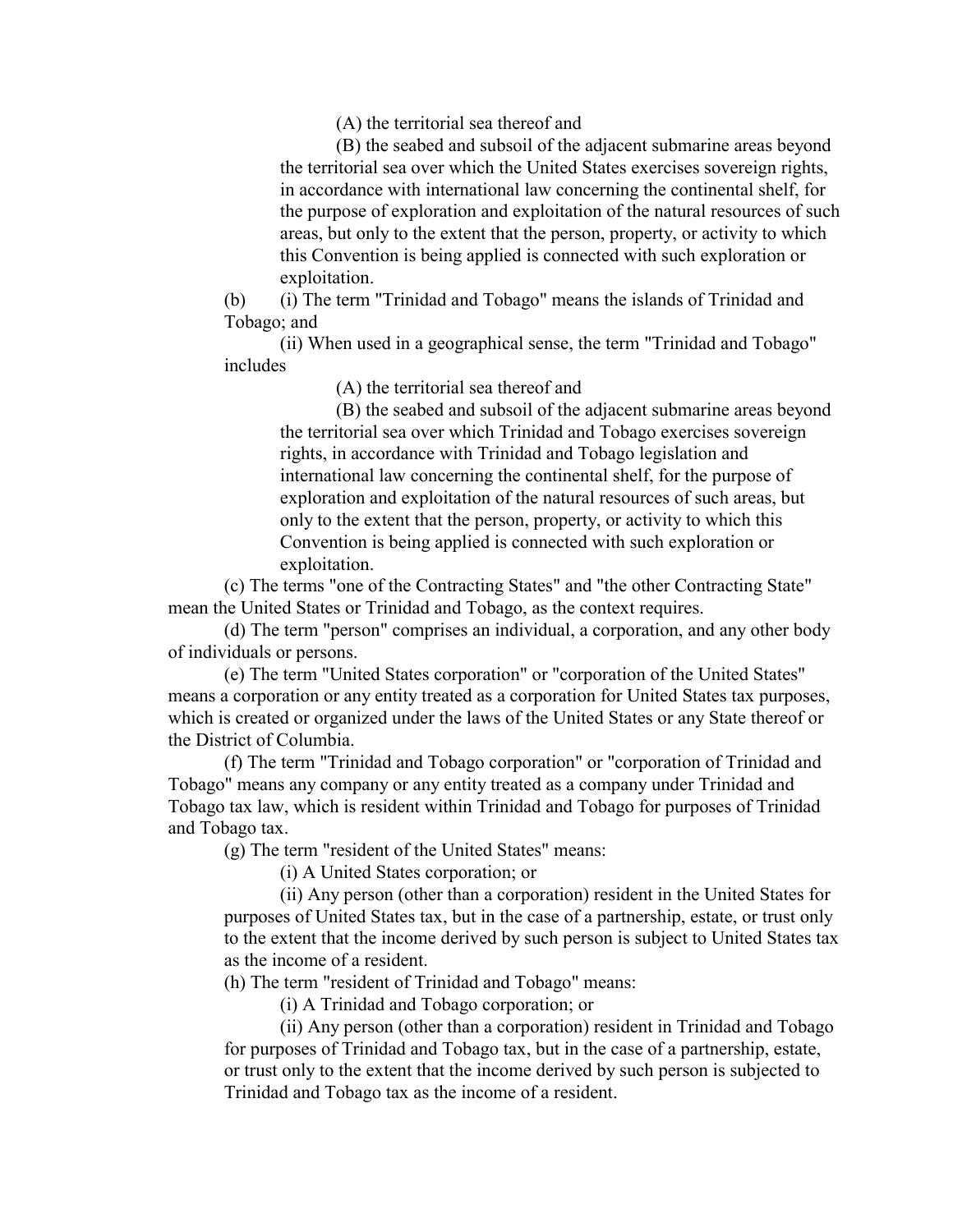(i) The term "competent authority" means:

(i) In the United States, the Secretary of the Treasury or his delegate;

(ii) In Trinidad and Tobago, the Minister of Finance or his authorized representative.

<span id="page-7-0"></span>(j) The term "State" means any National State, whether or not one of the Contracting States.

(k) The terms "paid", "distributed", and "received" when used with respect to income shall include amounts "credited".

 2. As regards the application of the provisions of this Convention by one of the Contracting States, any term not defined in the Convention shall, unless the context otherwise requires, have the meaning which it has under the laws of that Contracting State relating to the taxes which are the subject of this Convention. Notwithstanding the previous sentence, if the meaning of such a term under the laws of one of the Contracting States is different from the meaning of the term under the laws of the other Contracting State, or if the meaning of such a term is not readily determinable under the laws of one of the Contracting States, the competent authorities of the Contracting States may, in order to prevent double taxation or further any other purpose of this Convention, establish a common meaning of the term for the purpose of this Convention by means of mutual agreement arrived at in accordance with Article 23 (Mutual Agreement Procedures).

# ARTICLE 3 General Rules of Taxation

 1. A resident of one of the Contracting States shall be taxable by the other Contracting State only on income derived from sources within that other Contracting State. For this purpose the rules set forth in Article 5 (Source of Income) shall be applied to determine the source of income.

 2. A resident of one of the Contracting States may be taxed by the other Contracting State on income taxable under paragraph 1 in accordance with the limitations set forth in this Convention. Any income to which the provisions of this Convention are not expressly applicable shall be taxable by each of the Contracting States in accordance with its own law. The provisions of this Convention shall not be construed to restrict in any manner any exclusion, exemption, deduction, credit, or other allowance now or hereafter accorded (a) by the laws of one of the Contracting States in the determination of the tax imposed by that State or (b) by any other agreement between the Contracting States.

 3. Except as provided in paragraph 4, a Contracting State may tax a resident of that Contracting State (whether or not such person is also a resident of the other Contracting State), and the United States may tax its citizens, as if this Convention had not come into effect.

4. The provisions of paragraph 3 shall not affect-

(a) The benefits conferred by a Contracting State under Articles 4 (Relief from Double Taxation), 6 (Nondiscrimination), and 7 (Tax Deferral for Technical Assistance)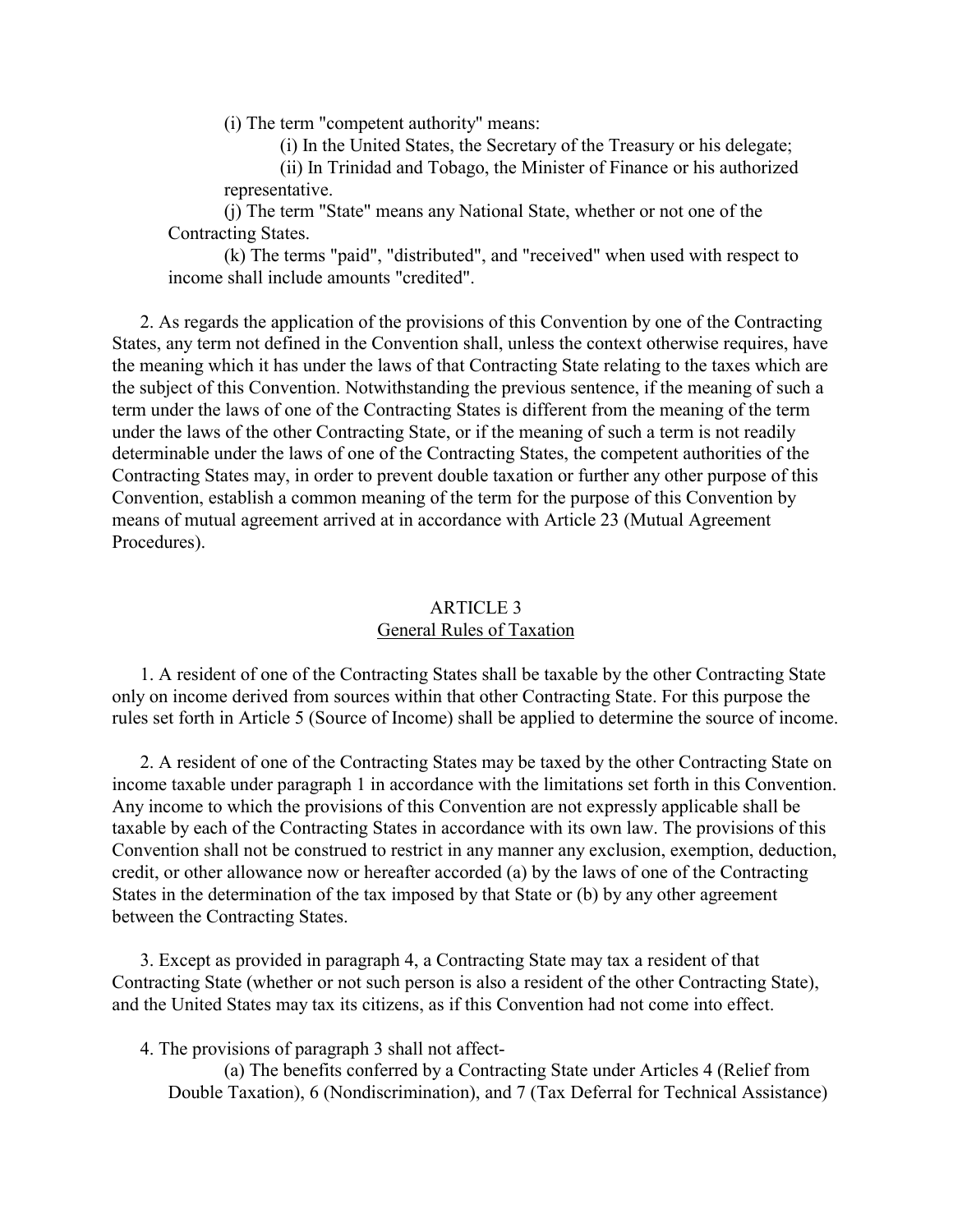<span id="page-8-0"></span>(b) The benefits conferred by a Contracting State under Articles 18 (Teaching and Research), 19 (Students and Trainees), 20 (Governmental Salaries), and 21 (Rules Applicable to Personal Income Articles) upon individuals, other than

(i) citizens of that Contracting State, or,

(ii) in the case of the United States, individuals having immigrant status in the United States.

## ARTICLE 4 Relief from Double Taxation

Double taxation shall be avoided in the following manner:

 1. Subject to the provisions of the law of the United States regarding the allowance as a credit against United States tax of tax payable in a territory outside the United States (which shall not affect the general principle hereof), the United States shall allow to a citizen or resident as a credit against its taxes, the appropriate amount of Trinidad and Tobago tax paid and, in the case of a United States corporation owning at least 10 percent of the voting power of a corporation resident in Trinidad and Tobago, shall allow credit for the appropriate amount of Trinidad and Tobago tax paid by the corporation paying such dividend with respect to the profits out of which such dividend is paid, if the recipient of such dividend includes in its gross income for the purpose of United States tax the amount of such Trinidad and Tobago tax. For this purpose, the recipient of any dividend paid by a corporation which is resident in Trinidad and Tobago shall be considered to have paid to Trinidad and Tobago tax legally deducted from such dividend payment by the person by or through whom payment thereof is made (to the extent that it is a tax chargeable in accordance with the present Convention), if such recipient elects to include in his gross income for purposes of United States tax the amount of such Trinidad and Tobago tax. The appropriate amount of Trinidad and Tobago tax which shall be allowed as a credit under this paragraph shall be based upon the amount of Trinidad and Tobago tax paid but shall not exceed that portion of United States tax which net income from sources within Trinidad and Tobago bears to the entire net income.

 2. Subject to the provisions of the law of Trinidad and Tobago regarding the allowance as a credit against Trinidad and Tobago tax of tax payable in a territory outside Trinidad and Tobago (which shall not affect the general principle hereof), the United States tax payable under the law of the United States and in accordance with the present Convention, whether directly or by deduction (excluding, in the case of a dividend, tax payable in respect of profits out of which the dividend is paid), shall be allowed as a credit against any Trinidad and Tobago tax. In addition, in the case of a dividend paid by a United States corporation to a Trinidad and Tobago corporation which controls directly or indirectly at least 10 percent of the voting power in the United States corporation, the credit shall take into account the United States tax payable by the United States corporation in respect of the profits out of which such dividend is paid. The amount of United States tax which shall be allowed as a credit under this paragraph shall be based upon the amount of United States tax paid but shall not exceed that portion of Trinidad and Tobago tax which net income from sources within the United States bears to the entire net income.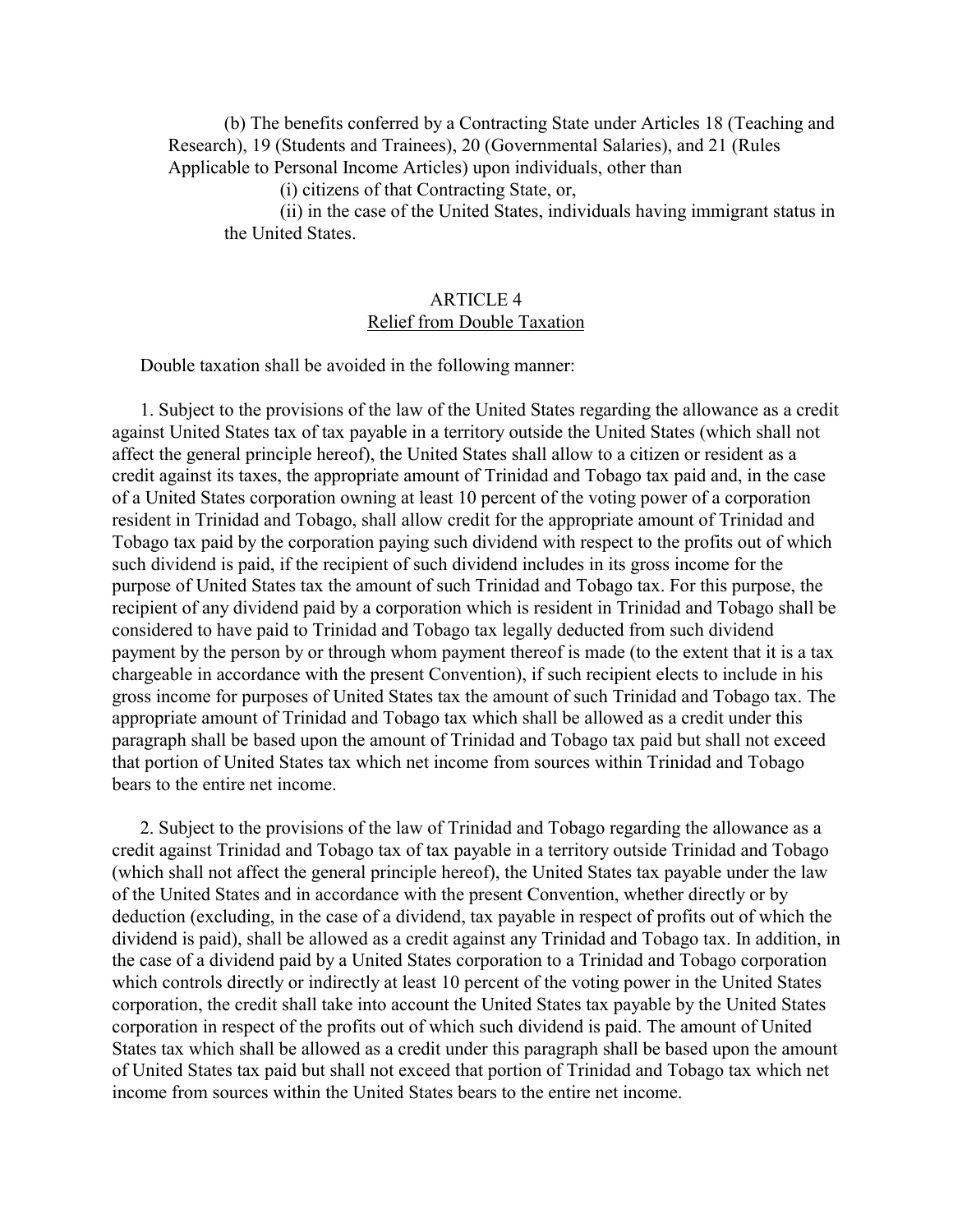# ARTICLE 5 Source of Income

<span id="page-9-0"></span>For purposes of this Convention:

 1. (a) Except as provided in subparagraph (b) and in paragraph 5 of Article 12 (Dividends), dividends paid by a corporation of one of the Contracting States shall be treated as income from sources within that Contracting State; and dividends paid by any other corporation shall be treated as income from sources outside that Contracting State.

(b) Dividends paid by a Trinidad and Tobago corporation shall be treated as income from sources within the United States if, for the 3-year period ending with the close of its taxable year preceding the declaration of such dividends (or for such portion of that period as the corporation has been in existence), such corporation-

(i) Had a permanent establishment in the United States, and

(ii) Derived 50 percent or more of its gross income from industrial or commercial profits effectively connected with the industrial or commercial activity engaged in through such permanent establishment,

but only in an amount which bears the same ratio to such dividends as the gross income of the corporation for such period which is effectively connected with the commercial or industrial activity engaged in through such permanent establishment within the United States bears to its gross income from all sources. Notwithstanding the preceding sentence, the amount of dividends treated as income from United States sources under this subparagraph shall not exceed the net amount of money or property transferred from such permanent establishment during such period.

 2. (a) Except as provided in subparagraph (b), interest paid by a Contracting State, including any local government thereof, or by a resident of that Contracting State shall be treated as income from sources within that Contracting State; and interest paid by any other person shall be treated as income from sources outside that Contracting State.

(b) Interest paid by a resident of any State with a permanent establishment in another State directly or indirectly out of the funds of such permanent establishment on indebtedness incurred for the sole use of, or on banking deposits made with, such permanent establishment shall be treated as income from sources within the State in which such permanent establishment is located.

 3. Royalties paid for the use of, or the right to use, property described in paragraph 4 of Article 14 (Royalties) in a State shall be treated as income from sources within that State.

 4. Income from real property and royalties from the operation of mines, quarries, or other natural resources shall be treated as income from sources within the State in which such property is located.

 5. Income from the rental of tangible personal (movable) property shall be treated as income from sources within the State in which such property is located when rented.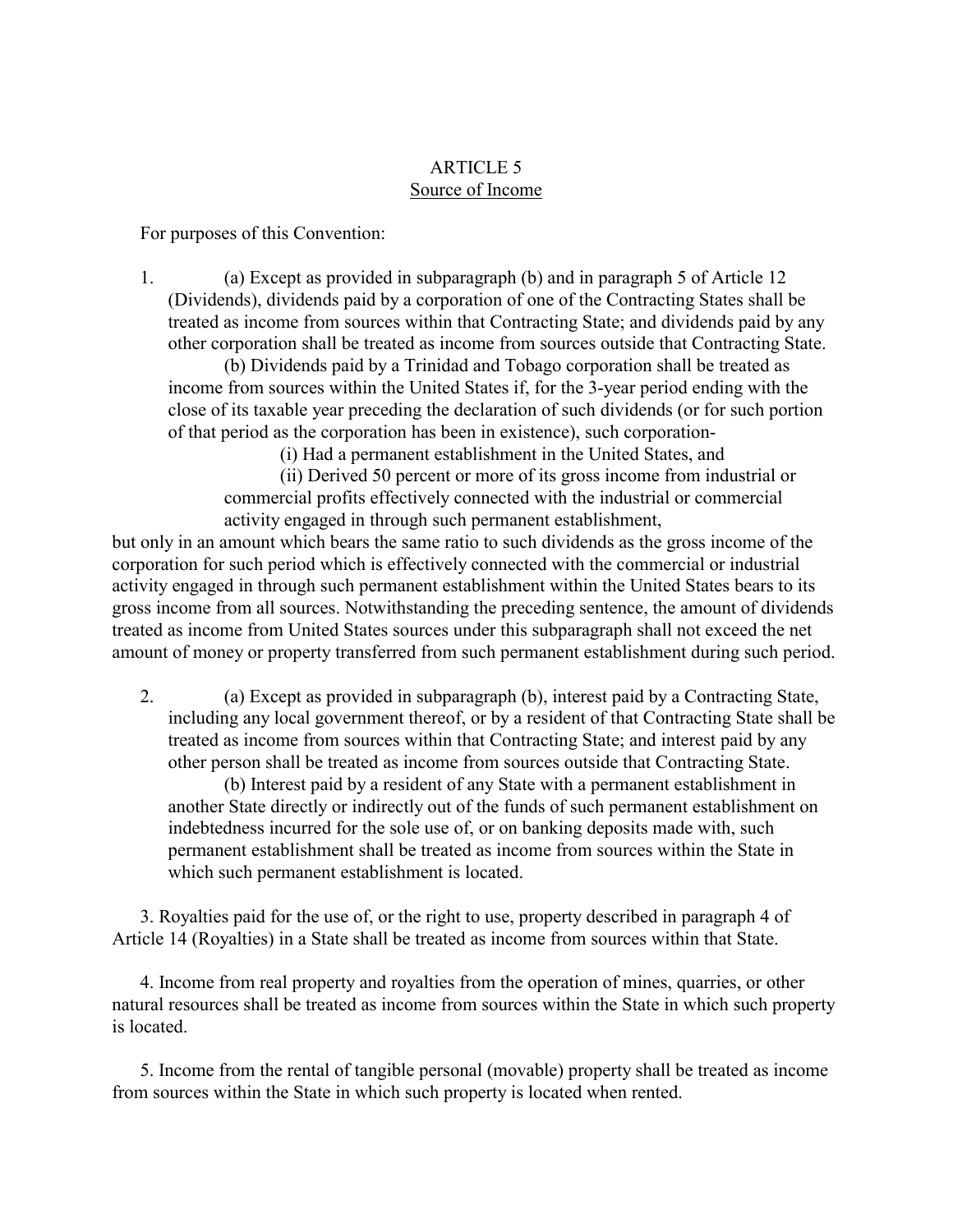6. Income received by an individual for his performance of personal services (either as an employee or in an independent capacity) or for furnishing the personal services of another person and income received by a corporation for furnishing the personal services of its employees or others shall be treated as income from sources within the State in which such services are performed. If services are performed partly within and partly outside a State, income from the performance or furnishing of such services shall be treated as income from sources partly within and partly outside that State. Compensation for personal services, and private pensions and annuities paid in respect of such services, performed aboard ships or aircraft operated in international traffic by a resident of a Contracting State and, in the case of the United States, registered in the United States, shall be treated as income from sources within that Contracting State, if performed by a member of the regular complement of the ship or aircraft.

 7. Income from the purchase and sale of personal (movable) property shall be treated as income from sources within the State in which such property is sold.

<span id="page-10-0"></span> 8. Notwithstanding paragraphs 1 through 7, industrial or commercial profits which are attributable to a permanent establishment which the recipient, being a resident of one of the Contracting States, has in the other Contracting State, including income dealt within Articles 12 (Dividends), 13 (Interest), 14 (Royalties), and 15 (Income from Real Property) from rights or property which is effectively connected with such permanent establishment, shall be treated solely as income from sources within the other Contracting State. For the purposes of this Convention, to determine whether rights or property is effectively connected with a permanent establishment, the factors taken into account shall include whether the income is derived from property used in or held for use in the commercial or industrial activities carried on through such permanent establishment, or the commercial or industrial activities carried on through such permanent establishment were a material factor in the realization of the income.

 9. The source of any item of income to which the provisions of this article are not expressly applicable shall be determined by each of the Contracting States in accordance with its own law.

### ARTICLE 6 Nondiscrimination

 1. A national of one of the Contracting States who is a resident of the other Contracting State shall not be subjected in that other Contracting State to more burdensome taxes than is a national of that other Contracting State who is a resident thereof.

 2. A national or corporation of one of the Contracting States which has a permanent establishment in the other Contracting State shall not be subjected in that other Contracting State to more burdensome taxes than is a national or corporation of that other Contracting State. This paragraph shall not be construed-

(a) To require a Contracting State to grant to nationals of the other Contracting State who are not residents of the first-mentioned Contracting State any personal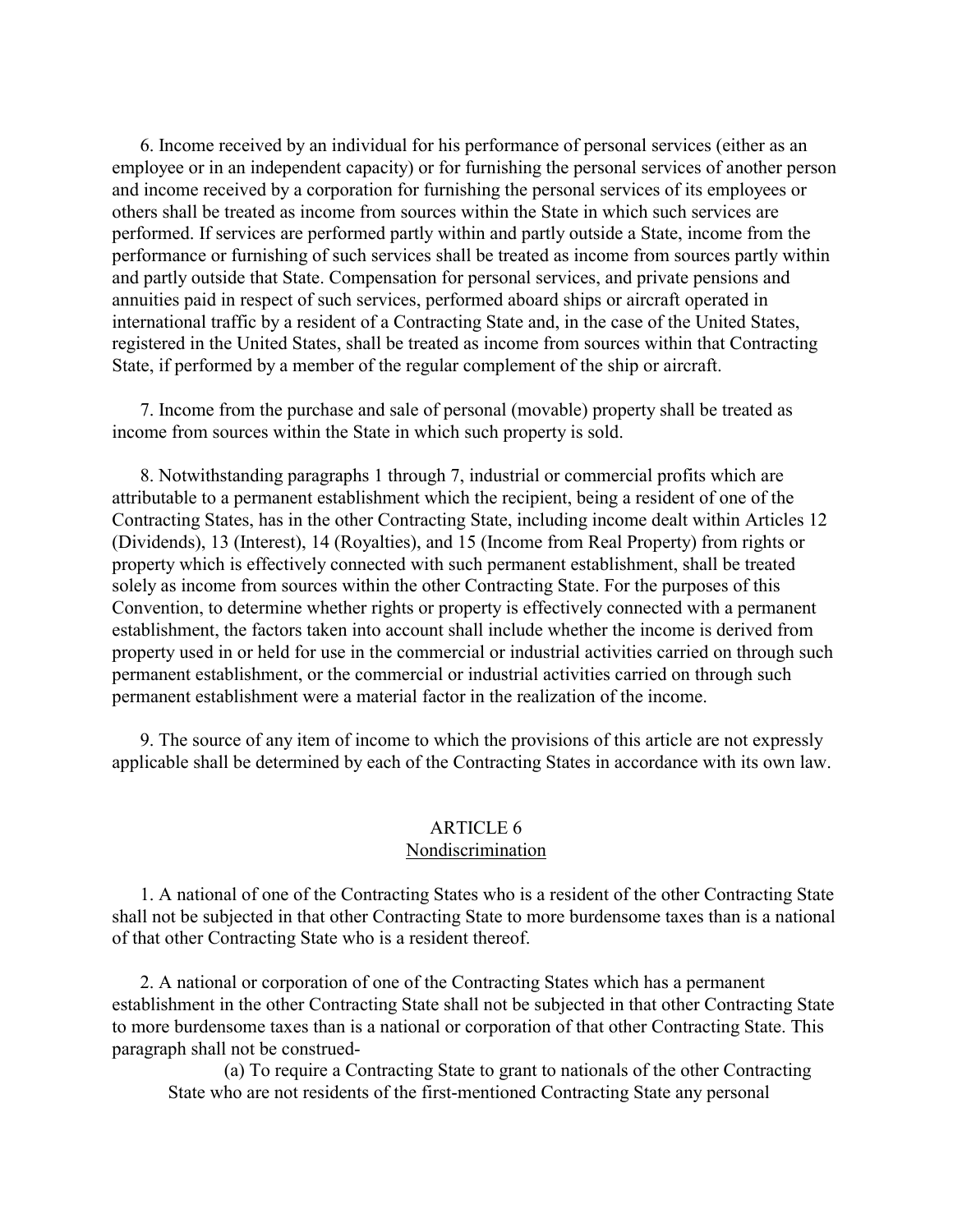<span id="page-11-0"></span>allowances or deductions which are by its law available only to residents of the firstmentioned Contracting State,

(b) To prevent the application of paragraph 5 of Article 12 (Dividends) relating to tax on branch profits, or

(c) To prevent the United States from imposing a tax burden comparable to that referred to in subparagraph (b) on the income of a permanent establishment maintained by a resident of Trinidad and Tobago in the United States.

 3. A corporation of one of the Contracting States, the capital of which is wholly or partly owned by one or more nationals or corporations of the other Contracting State, shall not be subjected in the first-mentioned Contracting State to more burdensome taxes than is a corporation of that Contracting State.

## ARTICLE 7 Tax Deferral for Technical Assistance (DELETED)

 1. If, in accordance with the laws of the Contracting States regulating foreign investment, a resident of one of the Contracting States transfers to a corporation of the other Contracting State for use in connection with a trade or business actively conducted by such corporation in that other Contracting State any-

(a) Patent, invention, model, design, secret formula or process, or similar property right, or

(b) Information concerning industrial, commercial, or scientific knowledge, experience, or skill, or provides technical, managerial, engineering, architectural, scientific, skilled, industrial, commercial, or like services which are ancillary and subsidiary to the transfer of the property rights referred to in (a) or information referred to in (b), and if in consideration thereof such resident receives from the corporation its stock, such resident may elect not to include in income for purposes of United States tax and Trinidad and Tobago tax any amount otherwise includible by reason of the receipt of such stock. In that event, otherwise deductible expenses incurred in the transaction shall not be currently deducted to the extent that they are allocable to amounts so excluded from income. If the stock received is thereafter disposed of, the amount excluded (or, if such stock is sold or exchanged for less than such amount, the amount received upon the sale or exchange) shall then be included in income in the manner in which it would have been included upon receipt of such stock. The deductions disallowed shall be allowed upon a disposition of the stock received and any gain upon such disposition shall be determined as if such amount had been included in income, and such deductions allowed, upon receipt of such stock.

 2. (a) With respect to United States tax, the provisions of this article shall be subject to such regulations as are prescribed by the Secretary of the Treasury or his delegate to effectuate the provisions of this article and to further define and determine the terms, conditions, and amounts referred to herein.

(b) With respect to Trinidad and Tobago tax, the provisions of this article shall be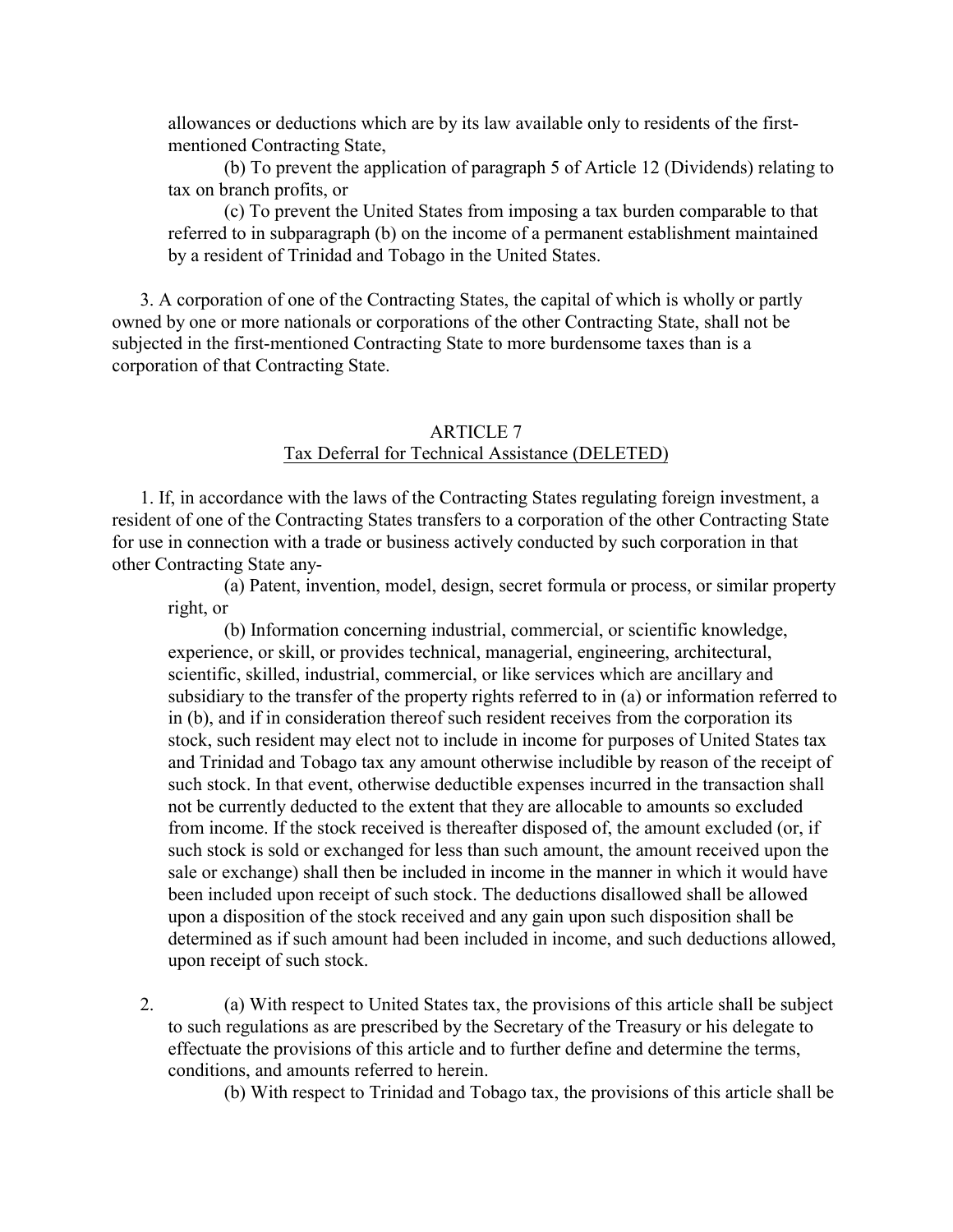<span id="page-12-0"></span>subject to such regulations as are prescribed by the Minister of Finance or his authorized representative to effectuate the provisions of this article and to further define and determine the terms, conditions, and amounts referred to herein. In particular, the Minister of Finance or his authorized representative may by regulations prescribe standards for the determination of whether the services referred to in paragraph 1 are ancillary and subsidiary to the property rights or information referred to in such paragraph.

(c) To the extent provided by applicable regulations, a portion of any stock to which this article applies may be required to be deposited with a designated bank or other depositary for the purpose of assuring collection of the taxes payable under this article upon disposition of the stock.

### ARTICLE 8 Business Profits

 1. Industrial or commercial profits of a resident of one of the Contracting States shall be taxable only in that Contracting State unless such resident is engaged in industrial or commercial activity through a permanent establishment in the other Contracting State. If such a resident of one of the Contracting States is so engaged, tax may be imposed by that other Contracting State on the industrial or commercial profits of that resident but only on so much of such profits as are attributable to the permanent establishment in that other Contracting State.

 2. Where a resident of one of the Contracting States engages in industrial or commercial activity in the other Contracting State through a permanent establishment situated therein, there shall be attributed to that permanent establishment the industrial or commercial profits which it might be expected to derive in that other Contracting State if it were an independent entity engaged in the same or similar activities under the same or similar conditions and dealing at arm's length with the resident of which it is a permanent establishment.

 3. In the determination of the industrial or commercial profits of a permanent establishment there shall be allowed as deductions, expenses wherever incurred, which are reasonably connected with such profits, including executive and general administrative expenses.

 4. No profits shall be deemed to be derived merely by reason of the purchase of goods or merchandise by a permanent establishment, or by the resident of which it is a permanent establishment, for the account of that resident.

 5. For the purposes of the preceding paragraphs, the profits to be attributed to a permanent establishment shall be determined by the same method year by year unless there is good and sufficient reason to the contrary.

 6. For purposes of this article, the term "industrial or commercial profits" means income derived from the active conduct of a trade or business. It includes profits from manufacturing, mercantile, agricultural, fishing, transportation, communication, or extractive activities, from the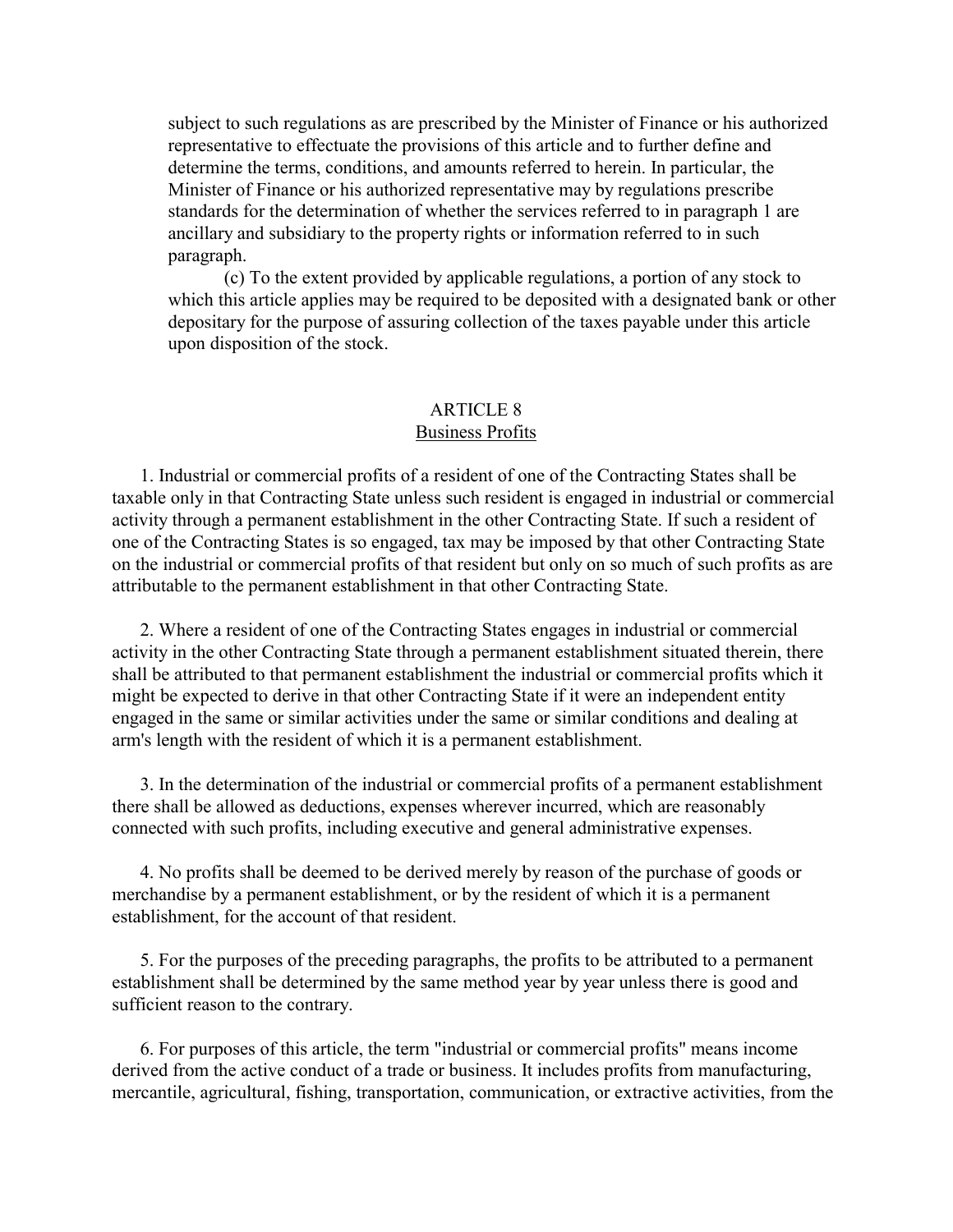<span id="page-13-0"></span>rental of tangible personal (movable) property, from the furnishing by an individual of the personal services of another person and from the furnishing by a corporation of the personal services of its employees. It includes income dealt within Article 12 (Dividends), Article 13 (Interest), Article 14 (Royalties), and Article 15 (Income from Real Property), but only if the right or property giving rise to the dividends, interest, royalties, or income from real property is effectively connected with a permanent establishment which the recipient, being a resident of one Contracting State, has in the other Contracting State. It does not include insurance premiums or income received by an individual for his performance of personal services (either as an employee or in an independent capacity); nor does it include rentals from motion picture films or films or tapes for radio or television broadcasting.

### ARTICLE 9 Definition of Permanent Establishment

For purposes of this Convention-

 1. The term "permanent establishment" means a fixed place of business through which a resident of one of the Contracting States engages in industrial or commercial activity.

 2. The term "a fixed place of business" includes, but is not limited to, a seat of management, an office, a store or other sales outlet; a workshop, a factory, a warehouse, a mine, a quarry, or other place of extraction of natural resources, or a building, construction, or installation project.

 3. Notwithstanding paragraphs 1 and 2, a permanent establishment shall not include a fixed place of business used only for one or more of the following activities:

(a) The processing by another person under arrangements or conditions which are or would be made between independent persons, of goods or merchandise belonging to the resident;

(b) The purchase, under arrangements or conditions which are or would be made between independent persons, of goods or merchandise for the account of the resident;

(c) The storage and/or delivery of goods belonging to the resident (other than goods or merchandise held for sale by such resident in a store or other sales outlet)

(d) The collection of information for the resident;

(e) Advertising, the conduct of scientific research, the display of goods or merchandise, or the supply of information, if such activities have a preparatory or auxiliary character in the trade or business of the resident;

(f) Construction, assembly, or installation projects if the fixed place of business is used for such purpose for less than 6-months.

 4. Even if a resident of one of the Contracting States does not have a permanent establishment in the other Contracting State under paragraphs 1 through 3, nevertheless it shall be deemed to have a permanent establishment in that other Contracting State if it-

(a) Engages in industrial or commercial activity in that other Contracting State through a person who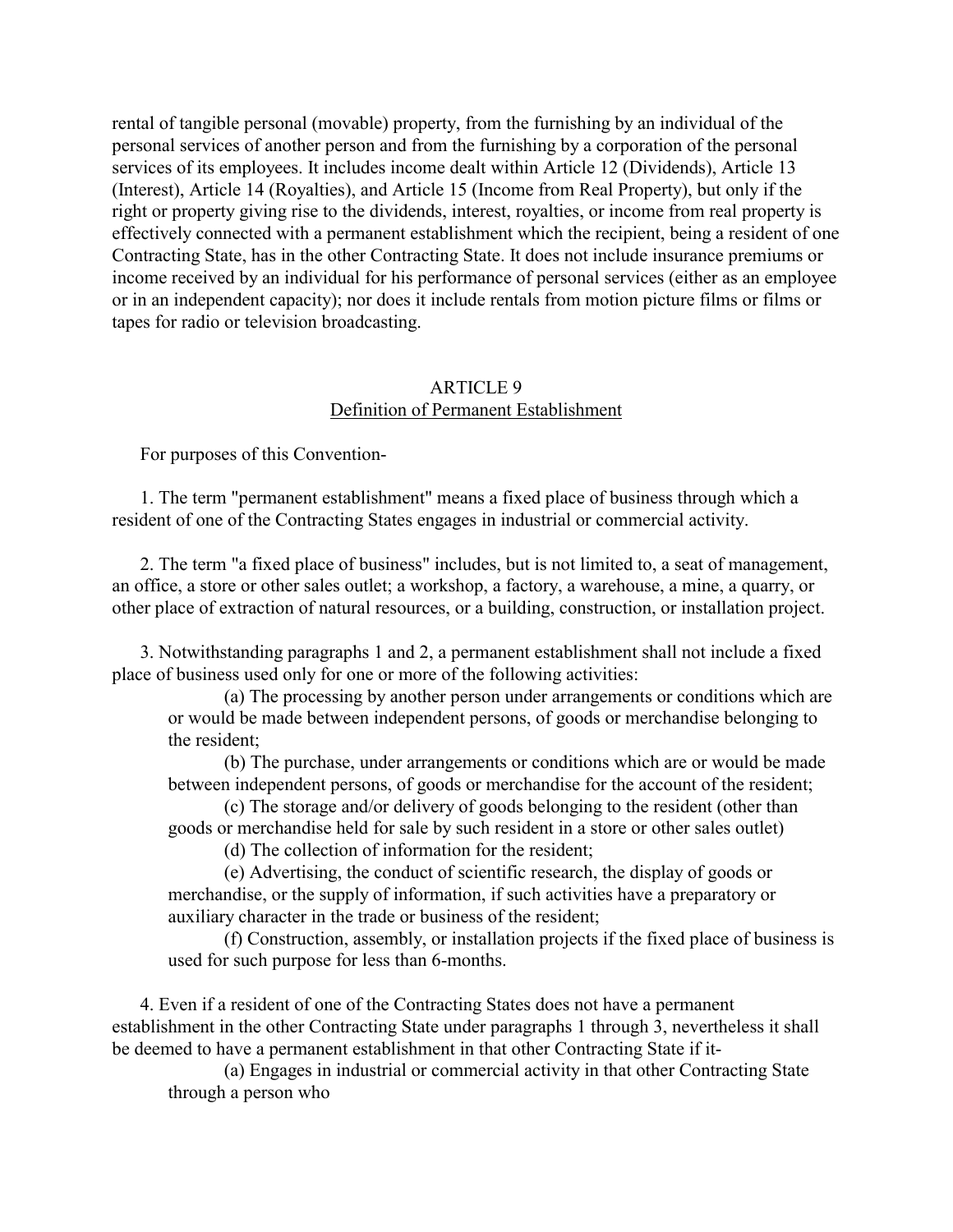(i) Has authority to conclude contracts in the name of that resident and habitually exercises that authority in that other Contracting State, unless the exercise of the authority is limited to the purchase of goods or merchandise for the account of the resident; or

(ii) Maintains in that other Contracting State a stock of goods or merchandise belonging to that resident from which he regularly fills orders or makes deliveries.

(b) Maintains equipment or machinery for rental or other purposes within that other Contracting State for a period of 6-months or more; or

(c) Sells in that other Contracting State goods or merchandise which either-

(i) Were subjected to substantial processing in that Contracting State (whether or not purchased in that Contracting State), or

(ii) Were purchased in that Contracting State and not subjected to substantial processing outside that Contracting State.

<span id="page-14-1"></span><span id="page-14-0"></span> 5. Notwithstanding paragraph 4, a resident of a Contracting State shall not be deemed to have a permanent establishment in the other Contracting State merely because it uses the services in that other Contracting State of a bona fide broker, general commission agent, forwarding agent, custodian, or other agent of independent status acting in the ordinary course of its business.

 6. The fact that a resident of one of the Contracting States is a related person with respect to (a) a resident of the other Contracting State or

(b) a corporation which engages in industrial or commercial activity in that other Contracting State (whether through a permanent establishment or otherwise) shall not of itself be taken into account in determining whether the first-mentioned resident has a permanent establishment in that other Contracting State.

 7. If a resident of one of the Contracting States has a permanent establishment in that other Contracting State at any time during the taxable year, it shall be considered to have a permanent establishment in that other Contracting State for the entire taxable year.

# ARTICLE 10 Ships and Aircraft

 1. Notwithstanding Article 8 (Business Profits), income which a resident of the United States derives from the operation in international traffic of ships or aircraft registered in the United States shall be exempt from tax by Trinidad and Tobago.

 2. Notwithstanding Article 8 (Business Profits), income which a resident of Trinidad and Tobago derives from the operation in international traffic of ships or aircraft shall be exempt from tax by the United States.

# ARTICLE 11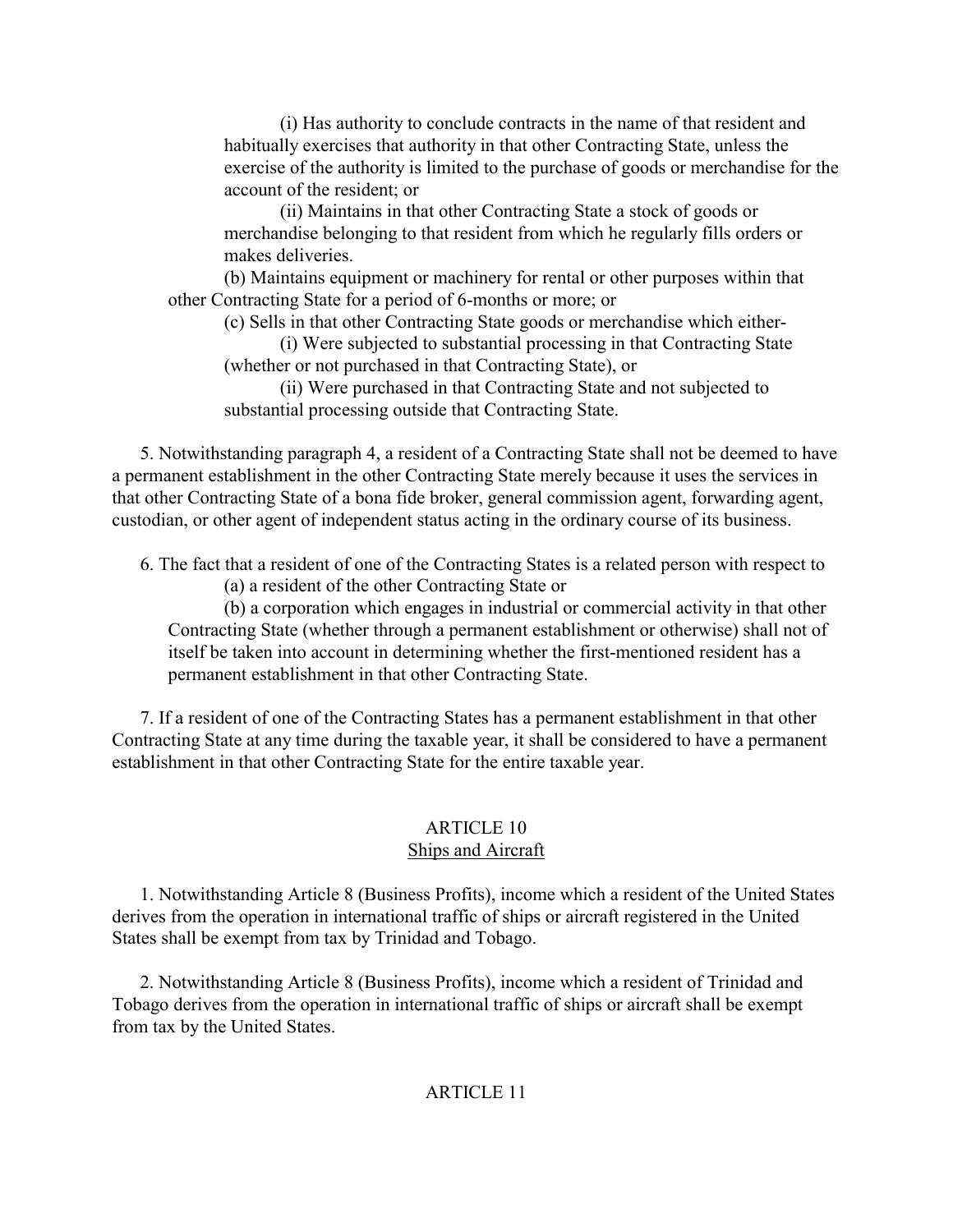### Related Persons

<span id="page-15-0"></span> 1. Where a resident of one of the Contracting States and any other person are related and where such related persons make arrangements or impose conditions between themselves which are different from those which would be made between independent persons, then any income which would, but for those arrangements or conditions, have accrued to such resident but, by reason of those arrangements or conditions, has not so accrued, may be included in the income of such resident for purposes of this Convention and taxed by that Contracting State accordingly.

 2. A person is related to another person if either person owns or controls directly or indirectly the other, or if any third persons own or control directly or indirectly both. For this purpose, the term "control" includes any kind of control, whether or not legally enforceable and however exercised or exercisable.

### ARTICLE 12 Dividends

 1. The tax imposed by Trinidad and Tobago on dividends derived from sources within Trinidad and Tobago by a resident of the United States shall not exceed-

(a) Twenty-five percent of the gross amount actually distributed; or

(b) When the recipient is a corporation, 10 percent of the gross amount actually distributed if-

(i) During the part of the paying corporation's taxable year which precedes the date of payment of the dividend and during the whole of its prior taxable year (if any), at least 10 percent of the outstanding shares of the voting stock of the paying corporation was owned by the recipient corporation, and

(ii) Not more than 25 percent of the gross income of the paying corporation for such prior taxable year (if any) consisted of interest and dividends (other than interest derived in the conduct of a banking, insurance, or financing business or dividends and interest received from subsidiary corporations having 50 percent or more of the outstanding shares of their voting stock owned by the paying corporation at the time such dividends or interest is received).

 2. The provisions of paragraph 1 shall not apply if the recipient of the dividends is a resident of the United States and has a permanent establishment in Trinidad and Tobago and the stock giving rise to the dividends is effectively connected with the permanent establishment. In such case Article 8 (Business Profits) shall apply.

 3. Subject to the provisions of paragraph 5 of Article 13 (Interest), for purposes of this Convention:

(a) The term "dividends" in the case of Trinidad and Tobago includes any item which under the law of Trinidad and Tobago is treated as a distribution of a company except that this term does not include any redeemable share capital or security issued by a corporation in respect of shares in the corporation otherwise than wholly for new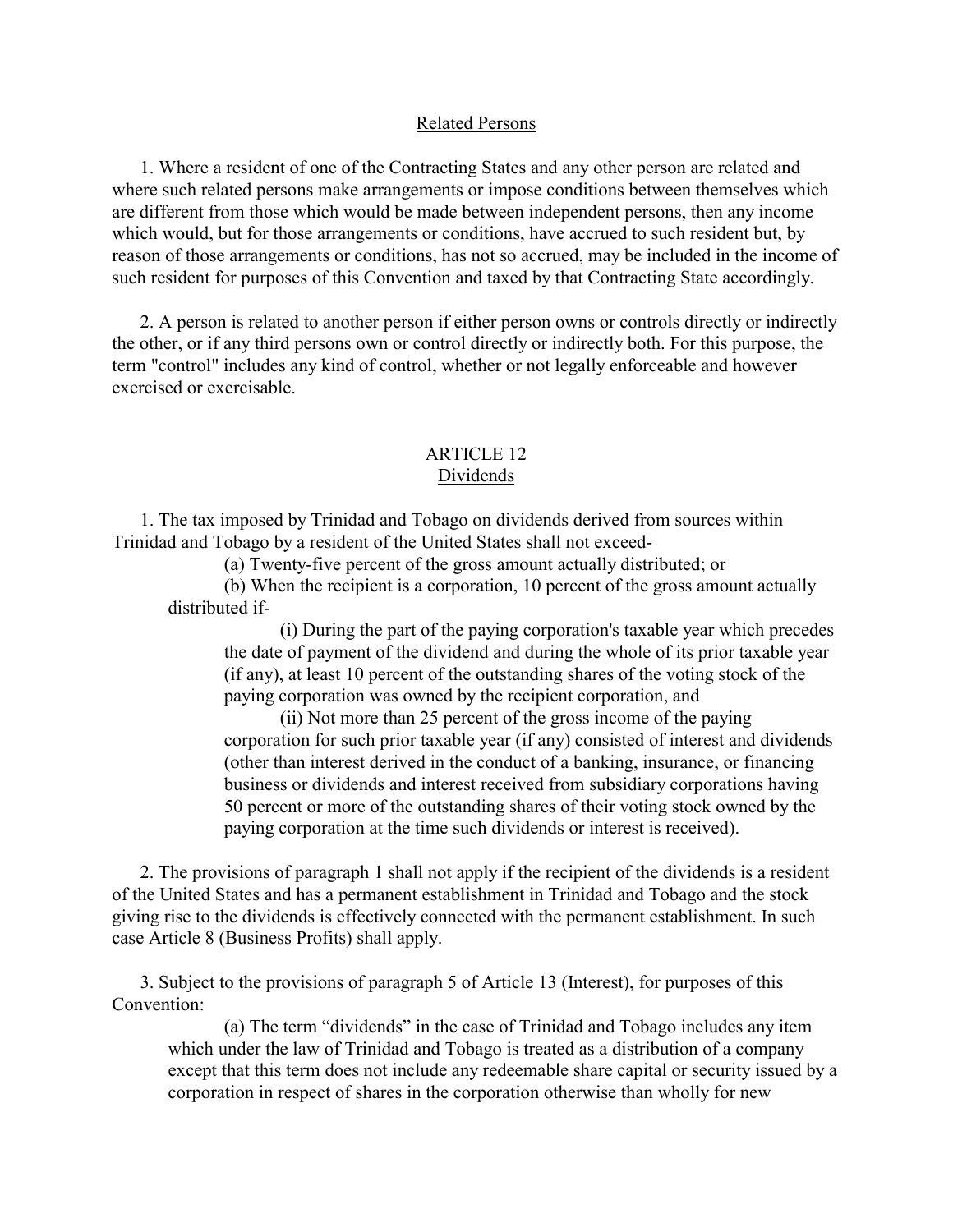<span id="page-16-0"></span>consideration, or such part of any redeemable share capital or security so issued as is not properly referable to new consideration.

(b) The term "dividends" in the case of the United States includes any item which under the law of the United States is treated as a distribution out of earnings and profits.

 4. Dividends paid by a corporation of one of the Contracting States to a person other than a resident of the other Contracting State (and in the case of dividends paid by a Trinidad and Tobago corporation, other than to a citizen of the United States) shall be exempt from tax by that other Contracting State, unless such dividends are treated as income from sources within that other Contracting State under paragraph 1(b) or 8 of Article 5 (Source of Income).

 5. Notwithstanding the provisions of paragraphs 2 and 4, where a corporation of one of the Contracting States has a permanent establishment in the other Contracting State and derives profits or income which is effectively connected with that permanent establishment, any remittance of such profits or income by that permanent establishment may be taxed as a distribution in accordance with the law of the other Contracting State, but the rate so charged shall not exceed 10 percent.

### ARTICLE 13 Interest

 1. Interest received by the Government of one of the Contracting States or any agency or instrumentality wholly owned by that Government shall be exempt from tax by the other Contracting State.

 2. The tax imposed by Trinidad and Tobago on interest received from sources within Trinidad and Tobago by a resident of the United States which is a bank or other financial institution not having a permanent establishment in Trinidad and Tobago shall not exceed 15 percent of the gross amount paid.

 3. Where any interest paid by a person to any related person exceeds a fair and reasonable consideration in respect of the indebtedness for which it is paid, the provisions of paragraph 2 shall apply only to so much of the interest as represents such fair and reasonable consideration; and the excess payment shall be characterized and taxed according to the laws of each Contracting State, including the provisions of this Convention where applicable.

 4. Interest paid by a corporation of one of the Contracting States to a person other than a resident or corporation of the other Contracting State (and, in the case of interest paid by a Trinidad and Tobago corporation, other than to a citizen of the United States) shall be exempt from tax by that other Contracting State, unless such interest is treated as income from sources within that other Contracting State under paragraph 2(b) or 8 of Article 5.

 5. Any provision of Trinidad and Tobago law having the effect of requiring interest paid to be treated as a distribution by the Trinidad and Tobago corporation shall apply to interest paid to a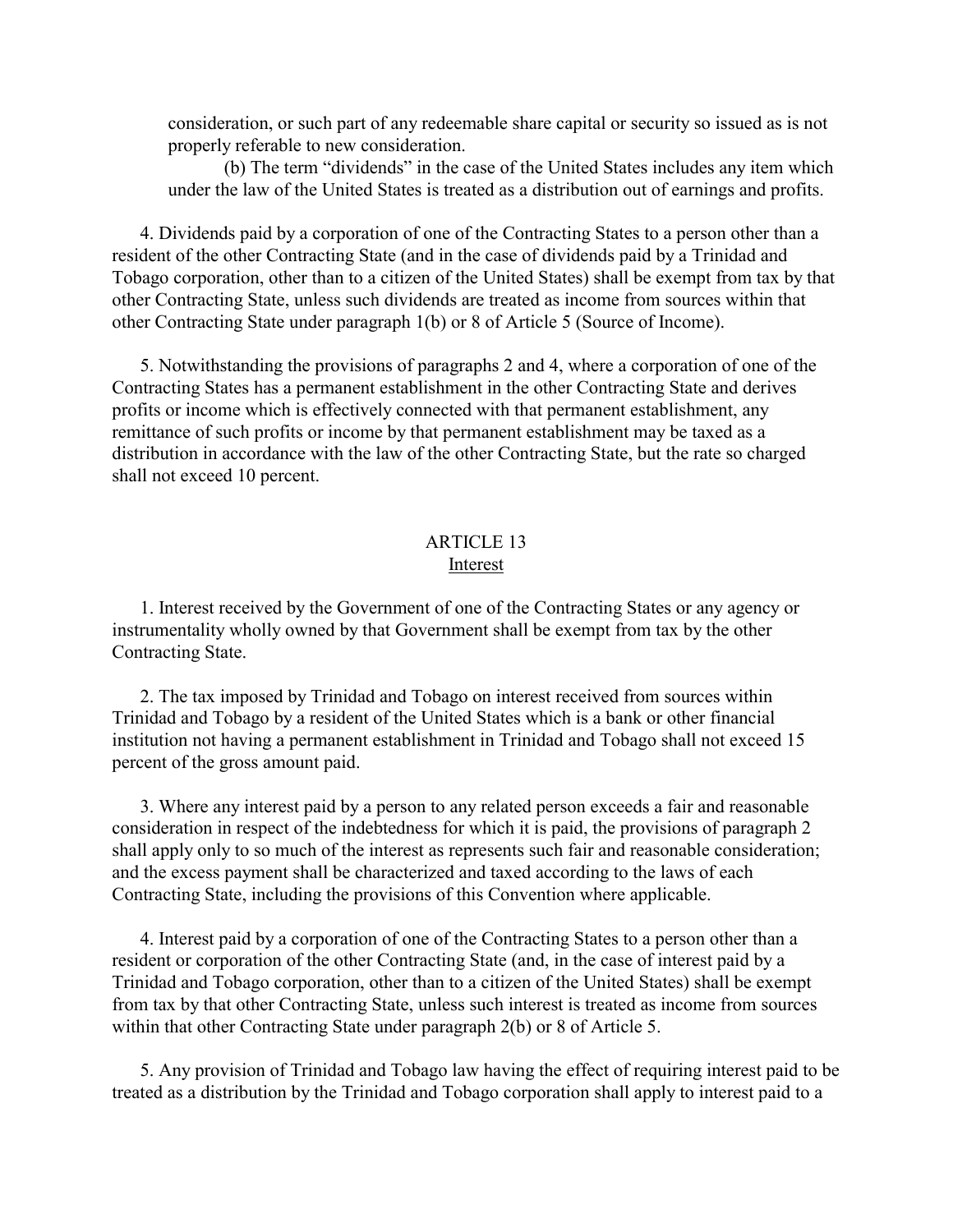<span id="page-17-0"></span>resident of the United States only to the extent that the taxpayer is unable to demonstrate to the satisfaction of the taxing authorities of Trinidad and Tobago that the investment giving rise to the interest (and its denomination as indebtedness) did not have as its purpose the avoidance of Trinidad and Tobago tax.

## ARTICLE 14 Royalties

 1. The tax imposed by one of the Contracting States on royalties derived from sources within that Contracting State by a resident of the other Contracting State shall not exceed 15 percent of the gross amount thereof, except as provided in paragraphs 2 and 3.

 2. Royalties derived from copyrights, or rights to produce or reproduce any literary, dramatic, musical, or artistic work, by a resident of one Contracting State shall be taxable only in that Contracting State.

<span id="page-17-1"></span> 3. Paragraphs 1 and 2 shall not apply if the recipient of the royalty, being a resident of one of the Contracting States, has in the other Contracting State a permanent establishment and the right or property giving rise to the royalties is effectively connected with such permanent establishment. In such a case, the provisions of Article 8 (Business Profits) shall apply.

 4. For the purposes of this article, the term "royalties" means any royalties, rentals, or other amounts paid as consideration for the use of, or the right to use:

(a) Copyrights, artistic or scientific works, patents, designs, plans, secret processes or formulae, trademarks, or other like property, or rights (not including motion picture films or films or tapes for radio or television broadcasting), or

(b) Information concerning industrial, commercial, or scientific knowledge, experience, or skill.

The term does not include any royalties, rentals, or other amounts paid in respect of the operation of mines, quarries, or other natural resources.

 5. Where any royalty paid by a person to any related person exceeds a fair and reasonable consideration in respect of the rights or property for which it is paid, the provisions of paragraphs 1 and 2 shall apply only to so much of the royalty as represents such fair and reasonable consideration; and the excess payment shall be characterized and taxed according to the laws of each Contracting State, including the provisions of this Convention where applicable.

## ARTICLE 15 Income from Real Property

 A resident of one of the Contracting States who is subject to tax in the other Contracting State on income from real property, including gains derived from the sale or exchange of such property, or on royalties in respect of the operation of mines, quarries, or other natural resources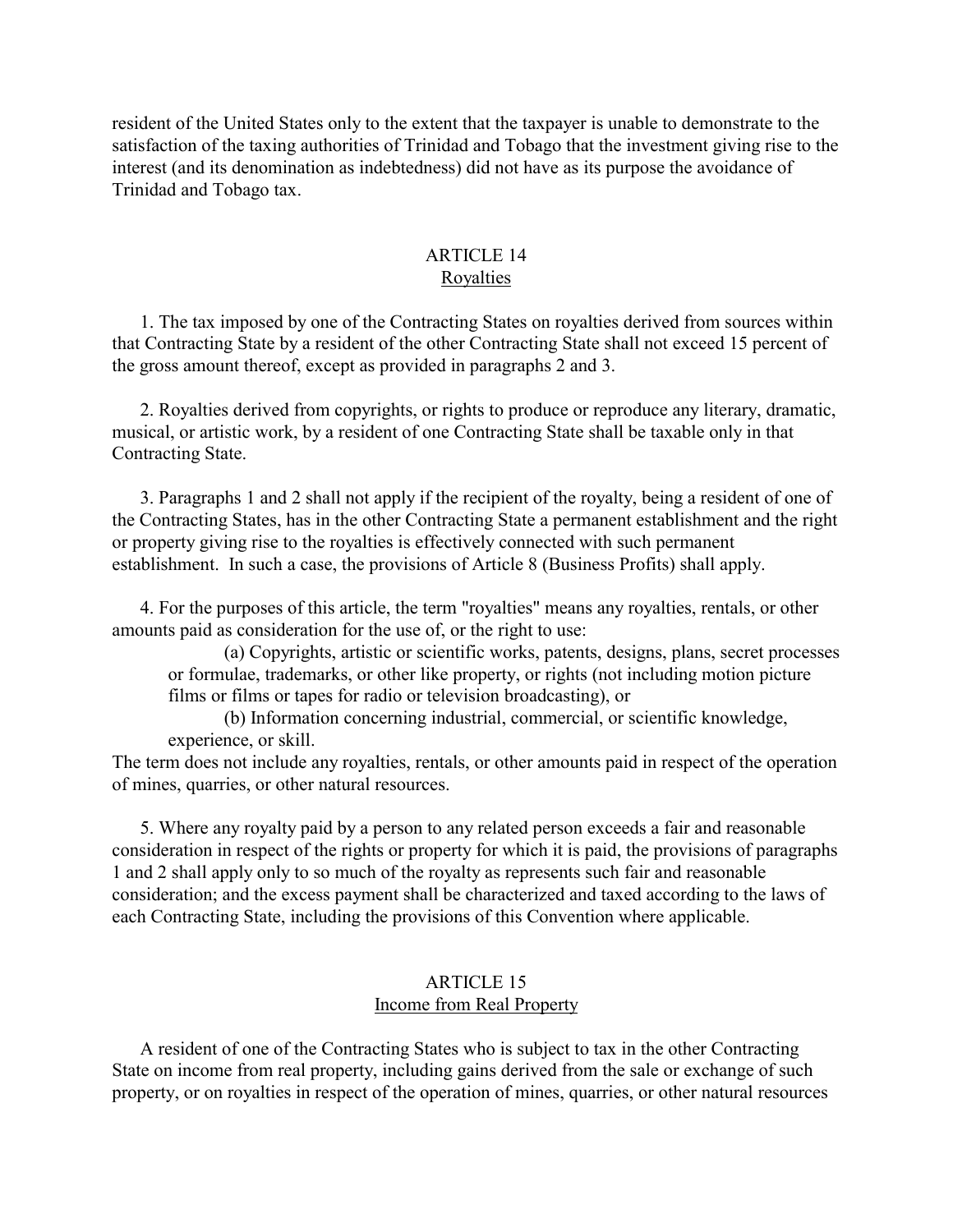<span id="page-18-0"></span>may elect for any taxable year to compute that tax, on such income, on a net basis as if such resident were engaged in trade or business in that other Contracting State.

## ARTICLE 16 Investment or Holding Companies

 A corporation of one of the Contracting States deriving dividends, interest, or royalties from sources within the other Contracting State shall not be entitled to the benefits of Article 12 (Dividends), 13 (Interest), or 14 (Royalties) if-

(a) By reason of special measures granting tax benefit to investment or holding companies the tax imposed on such corporation by the first-mentioned Contracting State with respect to such dividends, interest, or royalties is substantially less than the tax generally imposed by such Contracting State on corporate profits, and,

(b) Twenty-five percent or more of the capital of such corporation is held of record or is otherwise determined, after consultation between the competent authorities of the Contracting States, to be owned, directly or indirectly, by one or more persons who are not residents of the first-mentioned Contracting State (or, in the case of a Trinidad and Tobago corporation, who are citizens of the United States).

### ARTICLE 17 Income from Personal Services

 1. An individual who is a resident of one of the Contracting States shall be exempt from tax by the other Contracting State with respect to income from personal services performed within that other Contracting State if he is present within that other Contracting State for a period or periods not exceeding in the aggregate 183 days during the taxable year, and either-

> (a) (i) Such individual is an employee of a resident of a State other than that other Contracting State (or of a permanent establishment of a resident of that other Contracting State located outside that Contracting State), and

(ii) Such income is not deducted as such in computing the profits of a permanent establishment in that other Contracting State which are subject to tax in that Contracting State; or

(b) The gross amount of such income does not exceed \$3,000 or its equivalent in Trinidad and Tobago dollars.

 2. Compensation received by an individual for personal services performed aboard ships or aircraft operated in international traffic by a resident of a Contracting State (and, in the case of the United States, registered in the United States) shall, subject to paragraph 3 of Article 3 (General Rules of Taxation), be exempt from tax by the other Contracting State, if the services are performed by a member of the regular complement of the ship or aircraft.

 3. For purposes of paragraph 1, the term "income from personal services" includes employment income and income earned by an individual from the performance of personal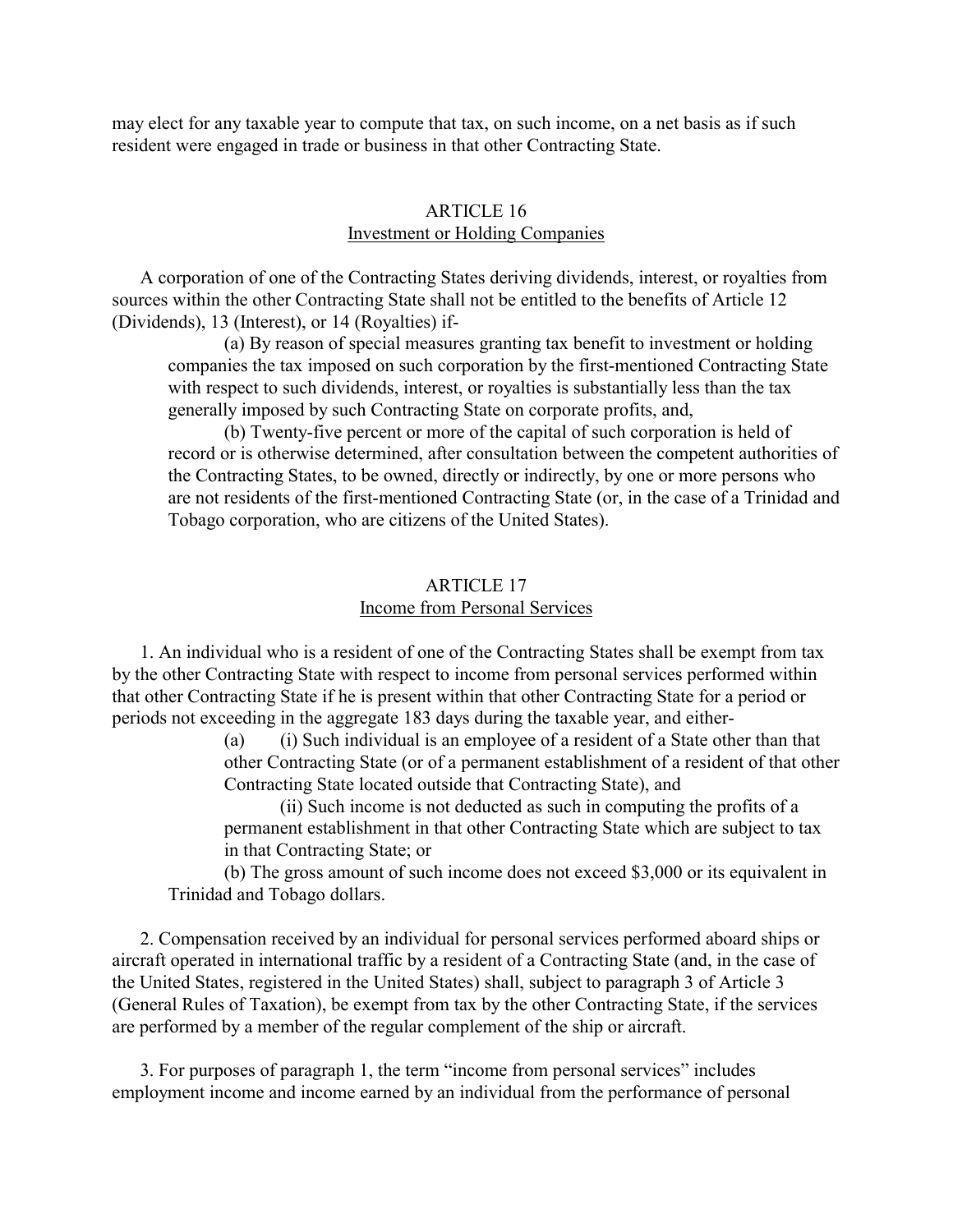<span id="page-19-0"></span>services in an independent capacity. The term "employment income" includes income from services performed by officers and directors of corporations, but does not include income from personal services performed by partners, which shall be treated as income from the performance of services in an independent capacity.

 4. The provisions of paragraph 1 shall not apply in the case of income from personal services derived by

(a) A public entertainer, theater, motion picture or television artist, musician, or athlete, if the gross amount of such income exceeds \$100 or its equivalent in Trinidad and Tobago dollars for each day such person is present for the purpose of performing in the Contracting State in which such services are performed; or

(b) Any person providing the services of the persons described in subparagraph (a), even though such income may otherwise be considered to be exempt under some other provision of this Convention, if the gross amount of such income of such person for providing such services exceeds \$100 or its equivalent in Trinidad and Tobago dollars for each day that the individuals whose services are being provided (or any one of such individuals) are present for the purpose of performing in the Contracting State in which such services are performed.

# ARTICLE 18 Teaching and Research

<span id="page-19-1"></span> 1. An individual who is a resident of one of the Contracting States at the beginning of his visit to the other Contracting State and who, at the invitation of the Government of that other Contracting State or of a university or other educational institution situated in that other Contracting State and approved by the appropriate educational authority of that Contracting State, visits that other Contracting State for the primary purpose of teaching or engaging in research, or both, at a university or other educational institution approved by the appropriate educational authority of that Contracting State shall be exempt from tax by that other Contracting State on his income from personal services for teaching or research at such approved university or other educational institution for a period not exceeding 2 years from the date of his arrival in that other Contracting State.

2. The exemption granted under paragraph 1 shall not apply-

(a) To income from research if such research is undertaken not in the public interest but primarily for the private benefit of a specific person or persons;

(b) To income in cases where an agreement exists between the Governments of the Contracting States for the provision of the services of such individuals.

## ARTICLE 19 Students and Trainees

1. (a) An individual who is a resident of one of the Contracting States at the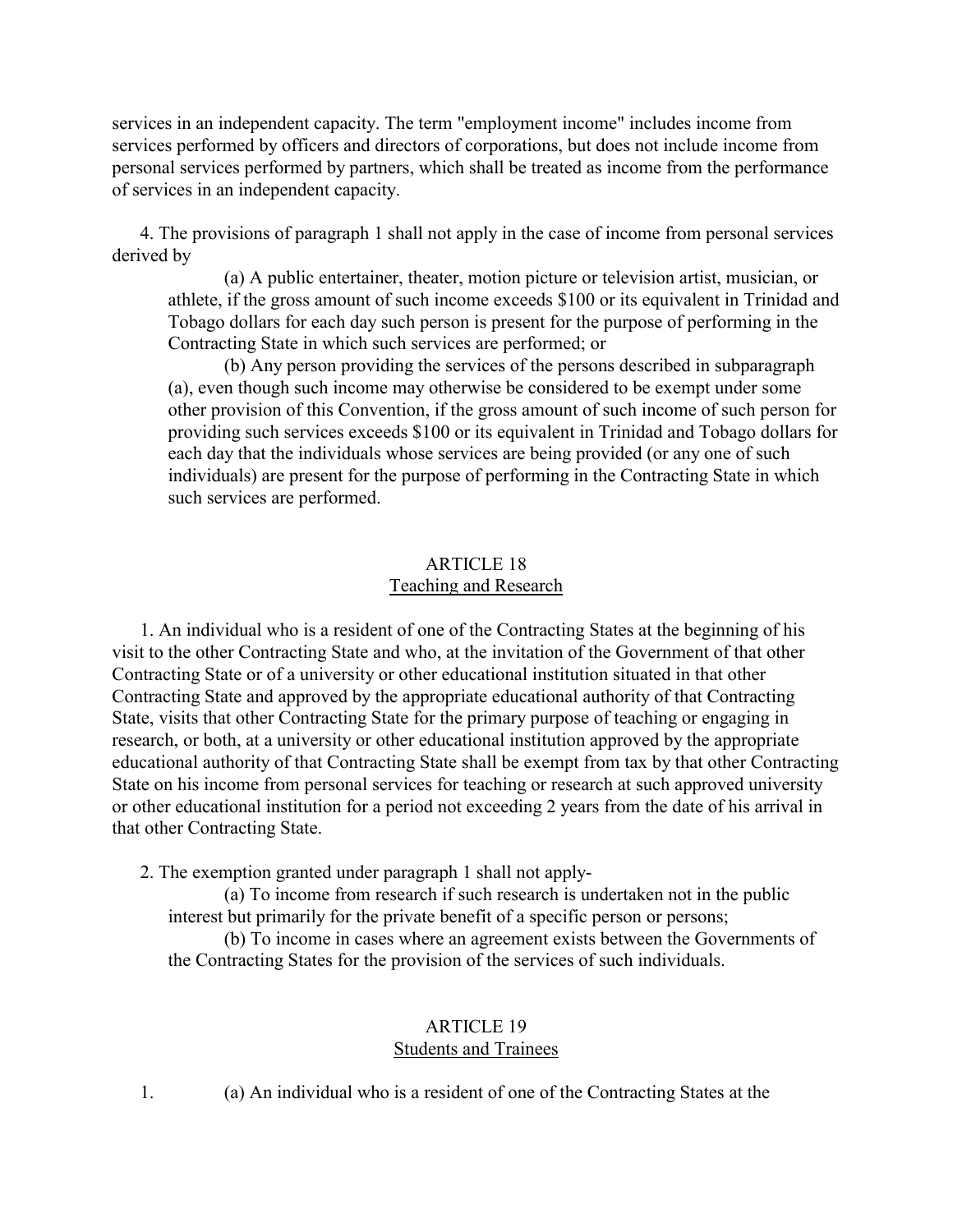beginning of his visit to the other Contracting State and who is temporarily present in that other Contracting State for the primary purpose of -

(i) Studying in that other Contracting State at a university or other educational institution approved by the appropriate educational authority of that Contracting State,

(ii) Securing training required to qualify him to practice a profession or a professional specialty, or

(iii) Studying or doing research as a recipient of a grant, allowance, or award from a governmental, religious, charitable, scientific, literary, or educational organization,

<span id="page-20-0"></span>shall be exempt from tax by that other Contracting State with respect to-

(iv) Gifts from abroad for the purpose of his maintenance, education, study, research, or training,

(v) The grant, allowance, or award, and

(vi) Income from personal services performed in the other Contracting State in an amount not in excess of \$2,000 or its equivalent in Trinidad and Tobago dollars for any taxable year; or, if such individual is securing training required to qualify him to practice a profession or a professional specialty, not in excess of \$5,000 or its equivalent in Trinidad and Tobago dollars for any taxable year.

(b) The benefits under this paragraph shall only extend for such period of time as may be reasonably or customarily required to effectuate the purpose of the visit, but in no event shall any individual have the benefits of this paragraph for more than 5 taxable years.

 2. A resident of one of the Contracting States who is present in the other Contracting State for a period not exceeding 1 year, as an employee of, or under contract with, a resident or corporation of the first-mentioned Contracting State, for the primary purpose of-

(a) Acquiring technical, professional, or business experience from a person other than that resident or corporation of the first-mentioned Contracting State, or

(b) Studying in the other Contracting State at a university or other educational institution approved by the appropriate educational authority of that Contracting State, shall be exempt from tax by the other Contracting State with respect to his income from personal services performed in that other Contracting State for that period in an amount not in excess of \$5,000 or its equivalent in Trinidad and Tobago dollars.

 3. A resident of one of the Contracting States who is present in the other Contracting State for a period not exceeding 1 year, as a participant in a program sponsored by the Government of that other Contracting State, for the primary purpose of training, research, or study, shall be exempt from tax by that other Contracting State with respect to his income from personal services performed in that other Contracting State in connection with such training, research, or study in an amount not in excess of \$10,000 or its equivalent in Trinidad and Tobago dollars.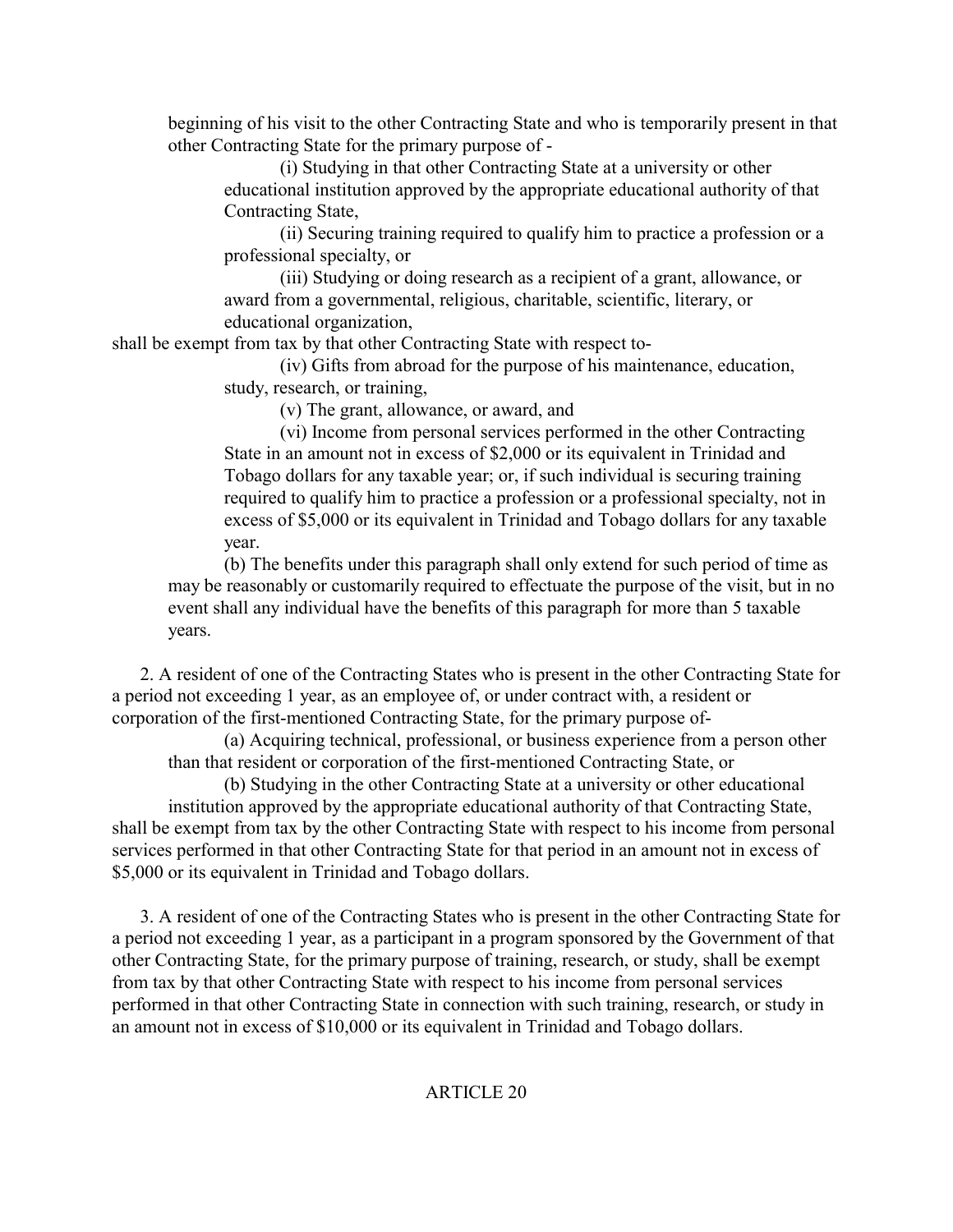### Governmental Salaries

<span id="page-21-0"></span> Wages, salaries, and similar compensation, pensions, annuities, or similar benefits paid by, or from public funds of, one of the Contracting States to an individual who is a national of that Contracting State for services rendered to that Contracting State in the discharge of governmental functions shall be exempt from tax by the other Contracting State.

### ARTICLE 21 Rules Applicable to Personal Income Articles

 1. Articles 17 (Income from Personal Services), 18 (Teaching and Research), 19 (Students and Trainees), and 20 (Governmental Salaries) shall apply to reimbursed travel expenses, but such expenses shall not be taken into account in computing the maximum amount of exemptions specified in Articles 17 and 19.

<span id="page-21-1"></span> 2. An individual who qualifies for benefits under more than one of the provisions of Articles 17 through 20 may apply that provision most favorable to him, but he shall not be entitled to the benefits of more than one of such provisions with respect to the same income in any taxable year.

### ARTICLE 22 Private Pensions and Annuities

 1. Private pensions, private life annuities, and alimony paid to individuals who are residents of one of the Contracting States shall be exempt from tax by the other Contracting State.

 2. The term "life annuities", as used in this article, means a stated sum paid periodically at stated times during life, or during a specified number of years, under an obligation to make payments in return for adequate and full consideration in money or money's worth.

 3. The term "pensions", as used in this article, means periodic payments made after retirement or death in consideration for services rendered, or by way of compensation for injuries received in connection with past employment.

 4. The term "alimony", as used in this article, means periodic payments made pursuant to a decree of divorce or of separate maintenance which are taxable to the recipient under the internal laws of the Contracting State of which he is a resident.

## ARTICLE 23 Mutual Agreement Procedures

 1. The competent authorities of the Contracting States may prescribe regulations for implementing the present Convention within the respective States and may communicate with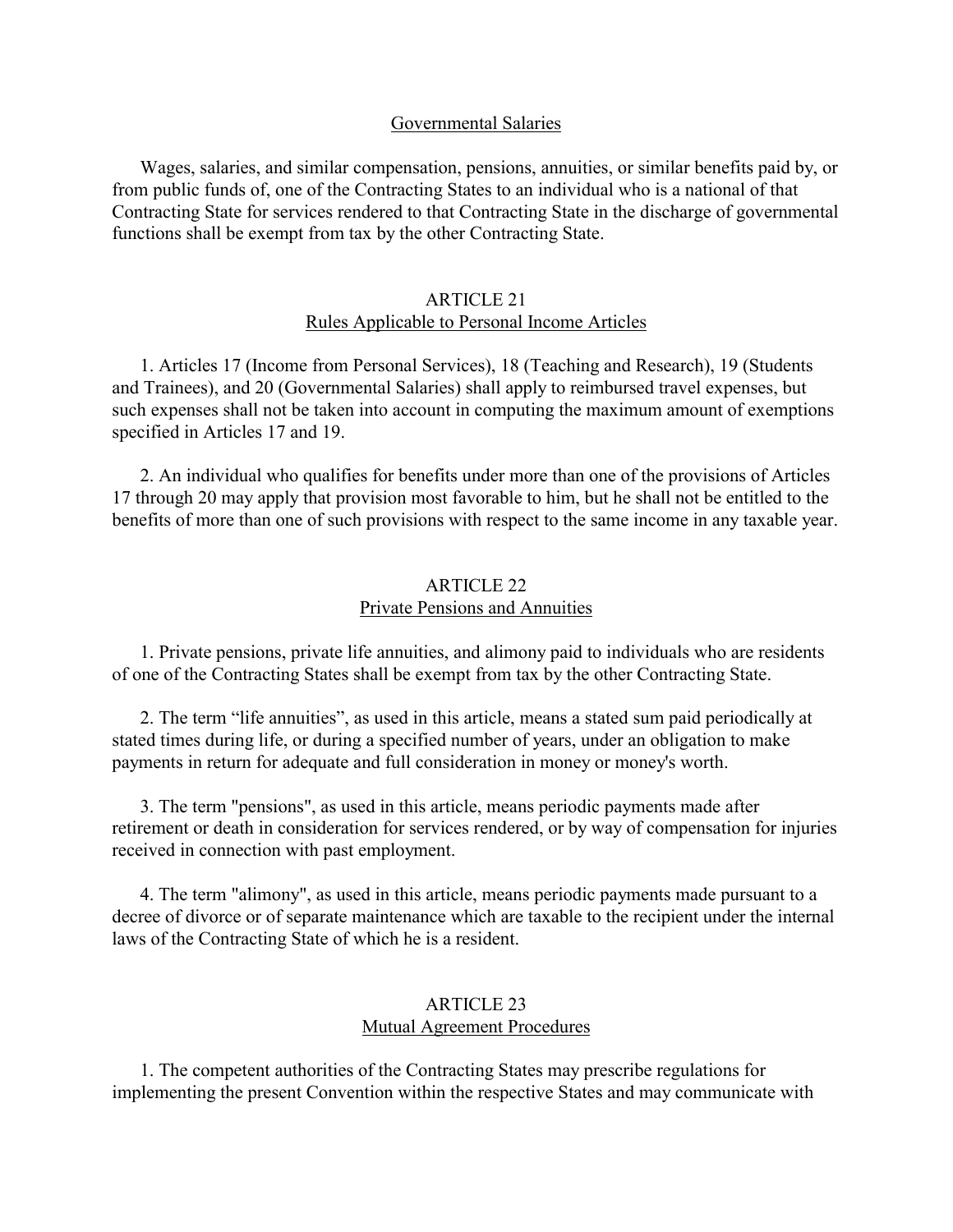<span id="page-22-0"></span>each other directly for the purpose of giving effect to the provisions of this Convention. Should any difficulty or doubt arise as to the interpretation or application of this Convention, or its relationship to Conventions between one of the Contracting States and any other State, the competent authorities shall endeavor to settle the question as quickly as possible by mutual agreement.

 2. In particular, the competent authorities of the Contracting States may consult together to endeavor to agree-

(a) To the same application of the source rules set forth in Article 5 to particular items of income

(b) To the same attribution of industrial or commercial profits to a resident of one of the Contracting States and to its permanent establishment situated in the other Contracting State; or

(c) To the same allocation of income between a resident of one of the Contracting States and any related person.

<span id="page-22-1"></span>In the event that the competent authorities reach such an agreement, taxes shall be imposed on such income, and refund or credit of taxes shall be allowed, by the Contracting States in accordance with such agreement.

## ARTICLE 24 Exchange of Information

 1. The competent authority of one of the Contracting States shall exchange such information with the competent authority of the other Contracting State as is pertinent to the carrying out of the provisions of this Convention or to the preventing of fraud or fiscal evasion in relation to the taxes which are subject of this Convention.

 2. The competent authority of the Contracting State to which a request for information is made shall not exchange information unless that information would be available under the taxation laws and administrative procedures of that Contracting State if the tax of the other Contracting State, to which the request for information relates, were the tax of the firstmentioned Contracting State and were being imposed by that Contracting State.

 3. Any information exchanged shall be treated as secret but may be disclosed to persons (including a court or administrative body) concerned with assessment, collection, enforcement, or prosecution with respect to the taxes which are the subject of this Convention.

 4. No information shall be exchanged which would disclose any trade, business, industrial, or professional secret.

# ARTICLE 25 Assistance in Collection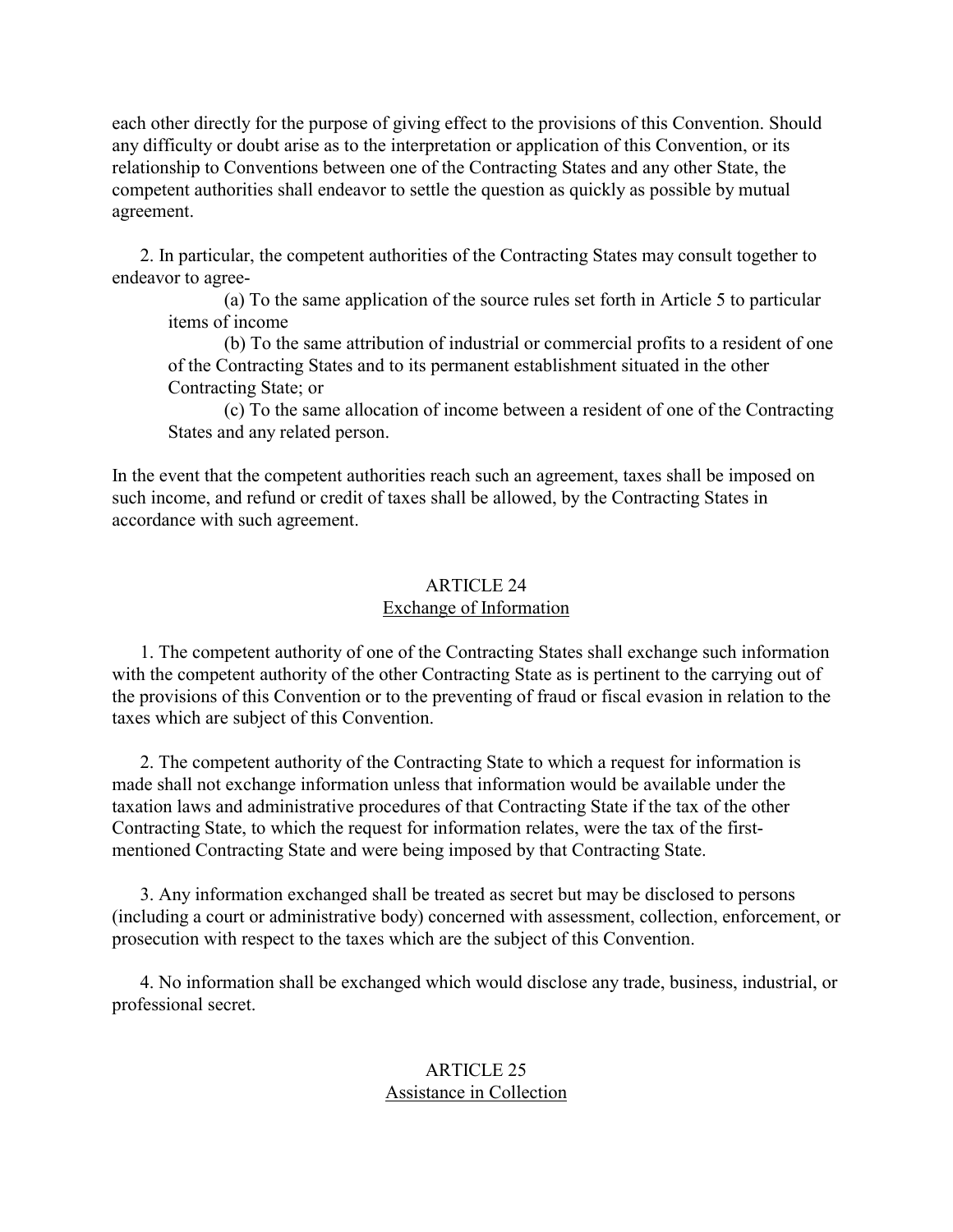<span id="page-23-0"></span> 1. Each of the Contracting States shall endeavor to collect such taxes imposed by the other Contracting State as will ensure that any exemption or reduced rate of tax granted under this Convention by the other Contracting State shall not be enjoyed by persons not entitled to such benefits. The Contracting State making such collections shall be responsible to the other Contracting State for the sums thus collected. The competent authorities of the Contracting States may consult together for the purpose of giving effect to this article.

 2. In no case shall the provisions of this article be construed so as to impose upon either of the Contracting States the obligation to carry out administrative measures at variance with the regulations and practices of the Contracting State endeavoring to collect the tax or which would be contrary to that Contracting State's sovereignty, security, or public policy.

## ARTICLE 26 Taxpayer Claims

<span id="page-23-1"></span> A taxpayer shall be entitled to present his case to the Contracting State of which he is a citizen or resident if he considers that the action of the other Contracting State has resulted or will result for him in taxation contrary to the provisions of this Convention. Should the taxpayer's claim be considered to have merit by the competent authority of the Contracting State to which the claim is made, it shall endeavor to come to an agreement with the competent authority of the other Contracting State with a view to the avoidance of taxation contrary to the provisions of this **Convention** 

## ARTICLE 27 Exchange of Legal Information

 1. The competent authorities of the Contracting States shall notify each other of any amendments of the tax laws referred to in Article 11 and of the adoption of any taxes referred to in Article 12 by transmitting the texts of any amendments or new statutes at least once a year.

 2. The competent authorities of the Contracting States shall exchange the texts of all published material interpreting this Convention under the laws of the respective Contracting States, whether in the form of regulations, rulings, or judicial decisions.

### ARTICLE 28 Effective Dates and Ratification

 1. This Convention shall be ratified and the instruments of ratification exchanged at Port of Spain as soon as possible.

2. After the exchange of instruments of ratification, this Convention shall have effect for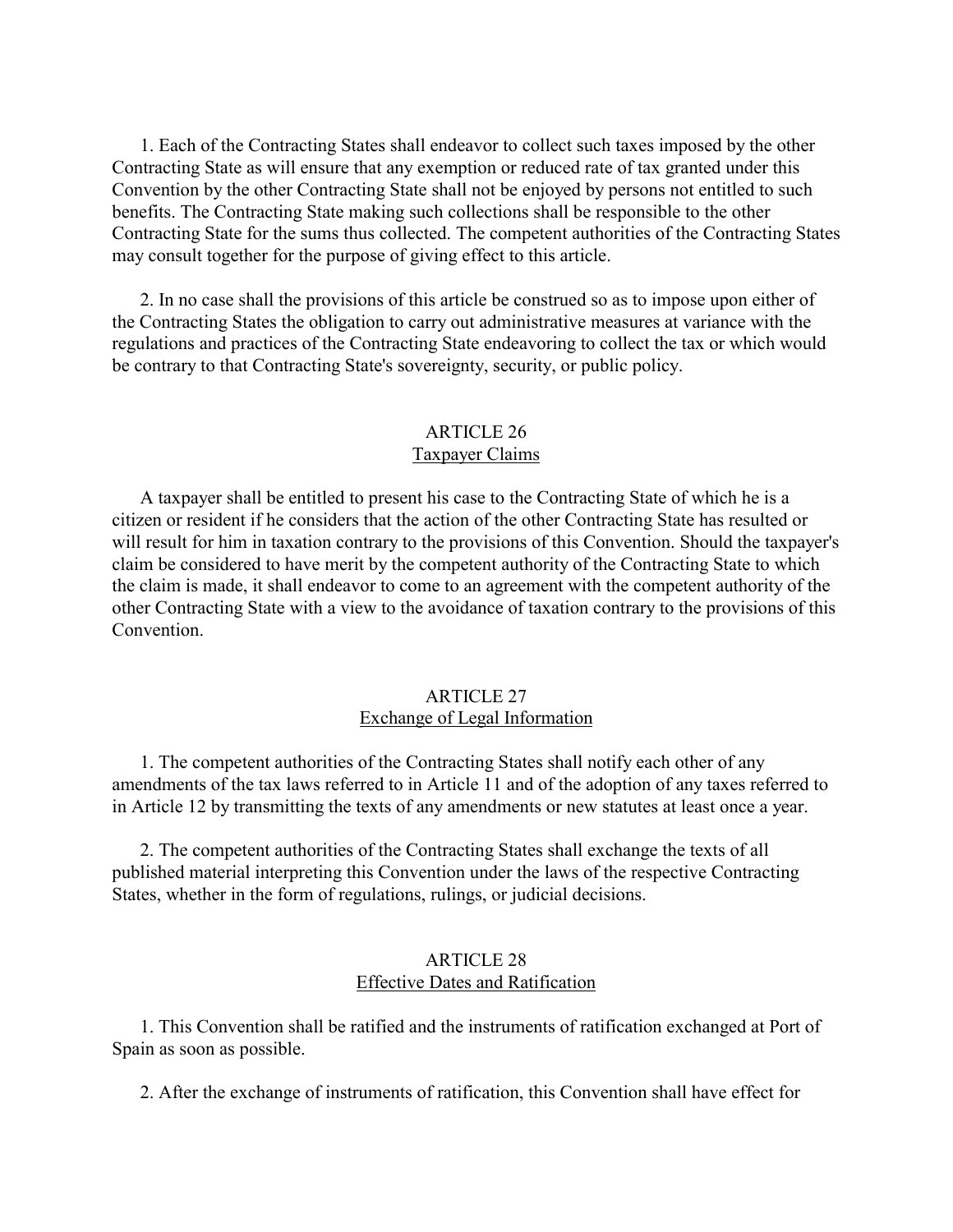<span id="page-24-0"></span>taxable years beginning on or after the first day of January of the year in which the instruments of ratification are exchanged.

 3. Notwithstanding the provisions of paragraph 2, Article 7 (Tax Deferral for Technical Assistance) shall have effect with respect to stock received on or after the date of the signing of this Convention.

 4. Notwithstanding the provisions of paragraph 2, Trinidad and Tobago agrees, following the signing of this Convention, to take all such steps as are necessary to give effect to the provisions of Article 12 (Dividends), so that such provisions shall be effective from January 1, 1970, and shall terminate on December 31, 1970, unless this Convention has been ratified by both Contracting States.

 5. This Convention shall continue in effect indefinitely, but it may be terminated by either of the Contracting States at any time after 5 years from the first day of January referred to in paragraph 2, provided that at least 6-months' prior notice of termination has been given. In such event, this Convention shall cease to be effective for taxable years beginning on or after the first day of January next following the expiration of the 6-month period.

# ARTICLE 29 Extension of Convention

 1. Either of the Contracting States may, at any time while this Convention continues in force, by a written notification given to the other Contracting State through diplomatic channels, declare its desire that the operation of this Convention, either in whole or in part or with such modifications as may be found necessary for special application in a particular case, shall extend to all or any of the areas (to which this Convention is not otherwise applicable) for whose international relations it is responsible and which impose taxes substantially similar in character to those which are the subject of this Convention. When the other Contracting State has, by a written communication through diplomatic channels, signified to the first-mentioned Contracting State that such notification is accepted in respect of such area or areas, and the notification and communication have been ratified in accordance with the constitutional procedure of the respective Contracting States, and instruments of ratification exchanged, this Convention, in whole or in part, or with such modifications as may be found necessary for special application in a particular case, as specified in the notification, shall apply to the area or areas named in the notification for taxable years beginning on and after the date or dates specified therein. None of the provisions of this Convention shall apply to any areas in the absence of such acceptance and exchange of instruments of ratification in respect of that area.

 2. At any time after the date of entry into force of an extension under paragraph 1, either of the Contracting States may, by 6-months' prior written notice of termination given to the other Contracting State through diplomatic channels, terminate the application of this Convention to any area to which it has been extended under paragraph 1, and in such event this Convention shall cease to apply, for taxable years beginning on or after the first day of January next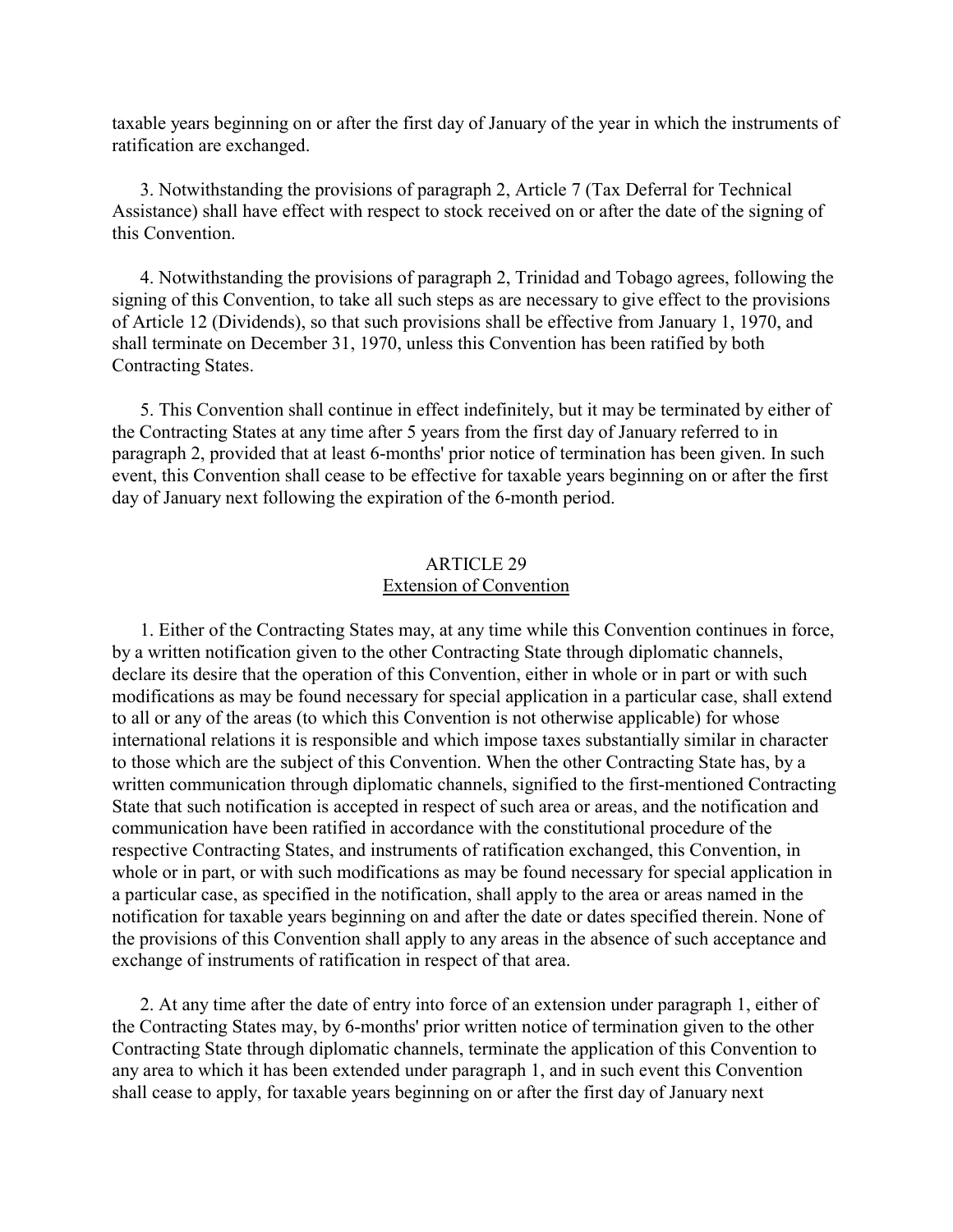following the expiration of the 6-month period, to the area or areas named therein, but without affecting its continued application to the United States, Trinidad and Tobago, or to any other area to which it has been extended under paragraph 1.

 3. In the application of this Convention in relation to any area to which it is extended by notification by the United States or Trinidad and Tobago, reference to the "United States" or "Trinidad and Tobago", as the case may be, shall be construed as referring to that area.

IN WITNESS WHEREOF the undersigned have signed this Convention.

DONE in duplicate at Port of Spain this ninth day of January, 1970.

 For the Government of the United States of America: (s) J. Fife Symington Jr., *Ambassador Extraordinary and Plenipotentiary*

 For the Government of Trinidad and Tobago: (s) Eric Williams, *Prime Minister and Minister of Finance*

 The Senate of the United States of America by its resolution of November 25, 1970, twothirds of the Senators present concurring therein, gave its advice and consent to the ratification of the convention, subject to a reservation reading:

 "The Government of the United States does not accept Article 7 of the Convention relating to tax deferral for technical assistance.";

 After acceptance of that reservation by the Government of Trinidad and Tobago, the convention was duly ratified by the President of the United States of America on December 24, in pursuance of the advice and consent of the Senate and subject to the reservation, and the convention was duly ratified on the part of Trinidad and Tobago;

 It is provided in Article 28 of the convention that the convention shall be brought into force by the exchange of instruments of ratification; and

 The instruments of ratification of the convention were duly exchanged at Port of Spain on December 30, 1970;

 NOW, THEREFORE, I Richard Nixon, President of the United States of America, proclaim and make public the convention of January 9, 1970 between the United States of America and Trinidad and Tobago to the end that it shall be observed and fulfilled with good faith on and after December 30,1970, by the United States of America and by the citizens of the United States of America and all other persons subject to the jurisdiction thereof, subject to the reservation set forth in the said resolution of the Senate.